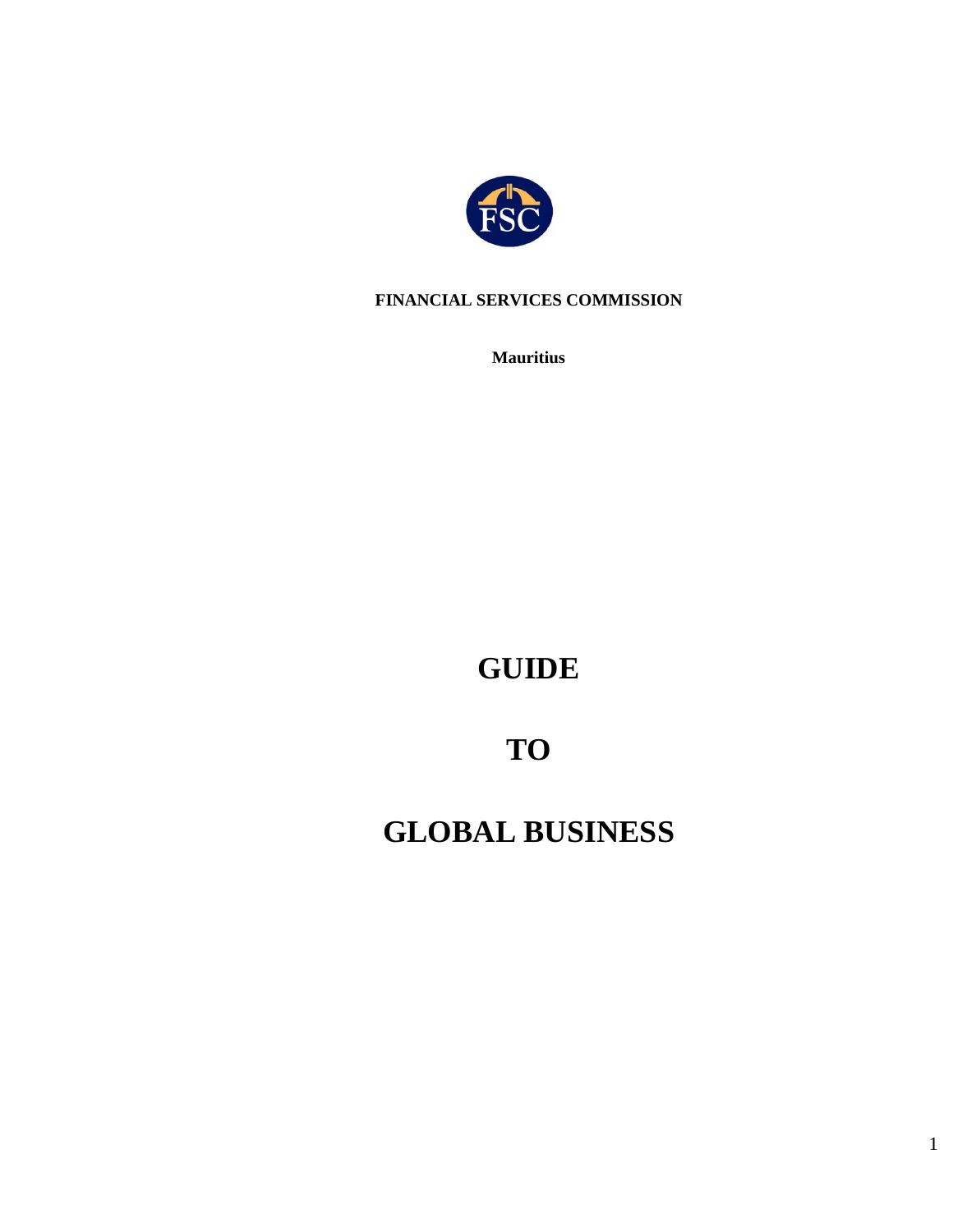The Guide to Global Business was approved by the Board of the Financial Services Commission on 29 December 2011.

The Guide was issued on 25 January 2012 under section 7(1)(a) of the Financial Services Act 2007.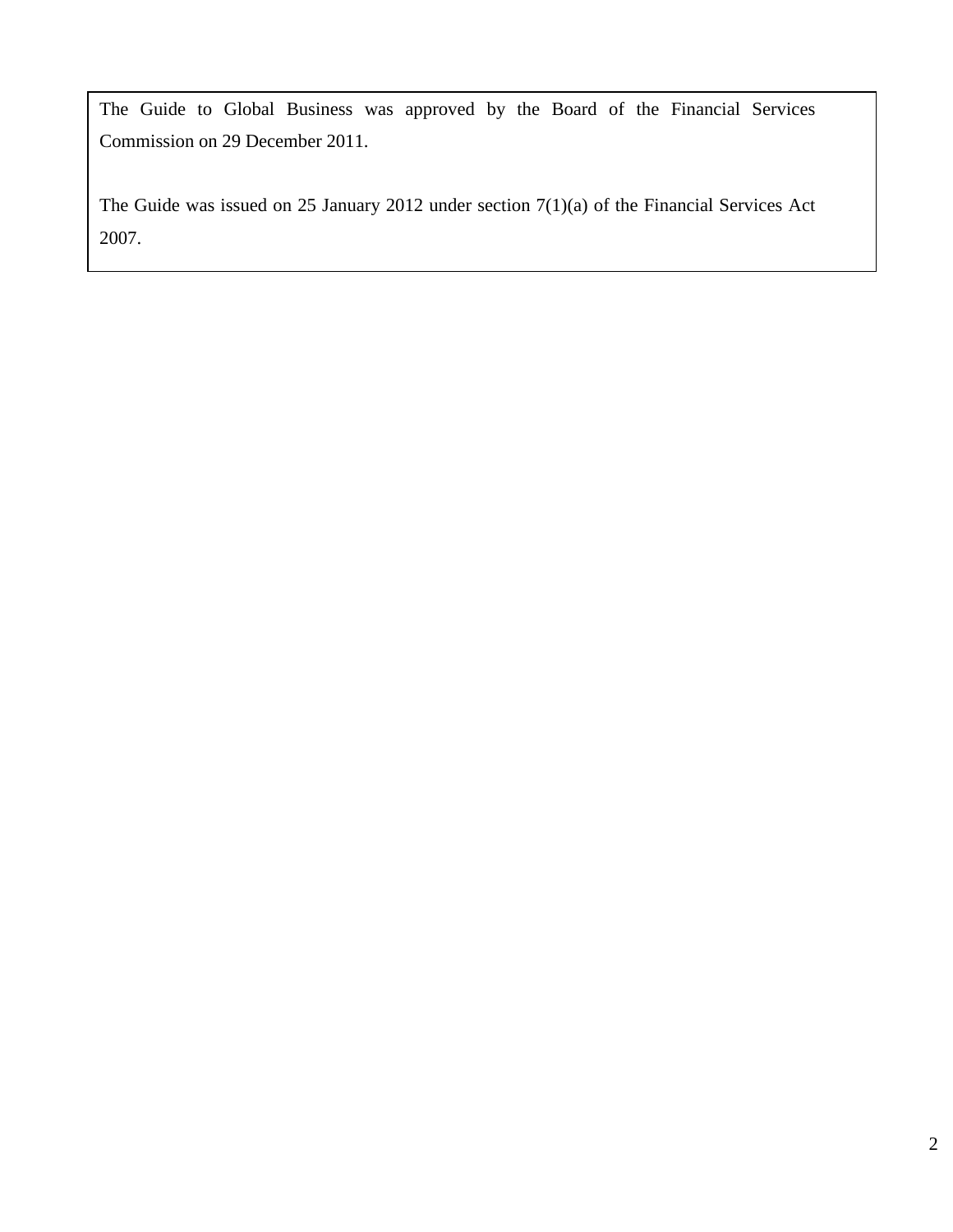#### **FOREWORD**

The Financial Services Commission (the 'Commission') has issued booklets (under the repealed Financial Services Development Act) which formed part of a series entitled "Guide To…" The present 'Guide to Global Business' (the "**Guide**") will replace all the booklets in the series entitled 'Guide To…' with the exception of the 'Guide to Compliance,' and where otherwise provided.

The objective of these booklets was to provide an overview of certain topics and matters relevant to the general work of the Commission.

This Guide is issued by the Commission pursuant to its powers under section  $7(1)$  (a) of the Financial Services Act (the "FSA" or the "Act").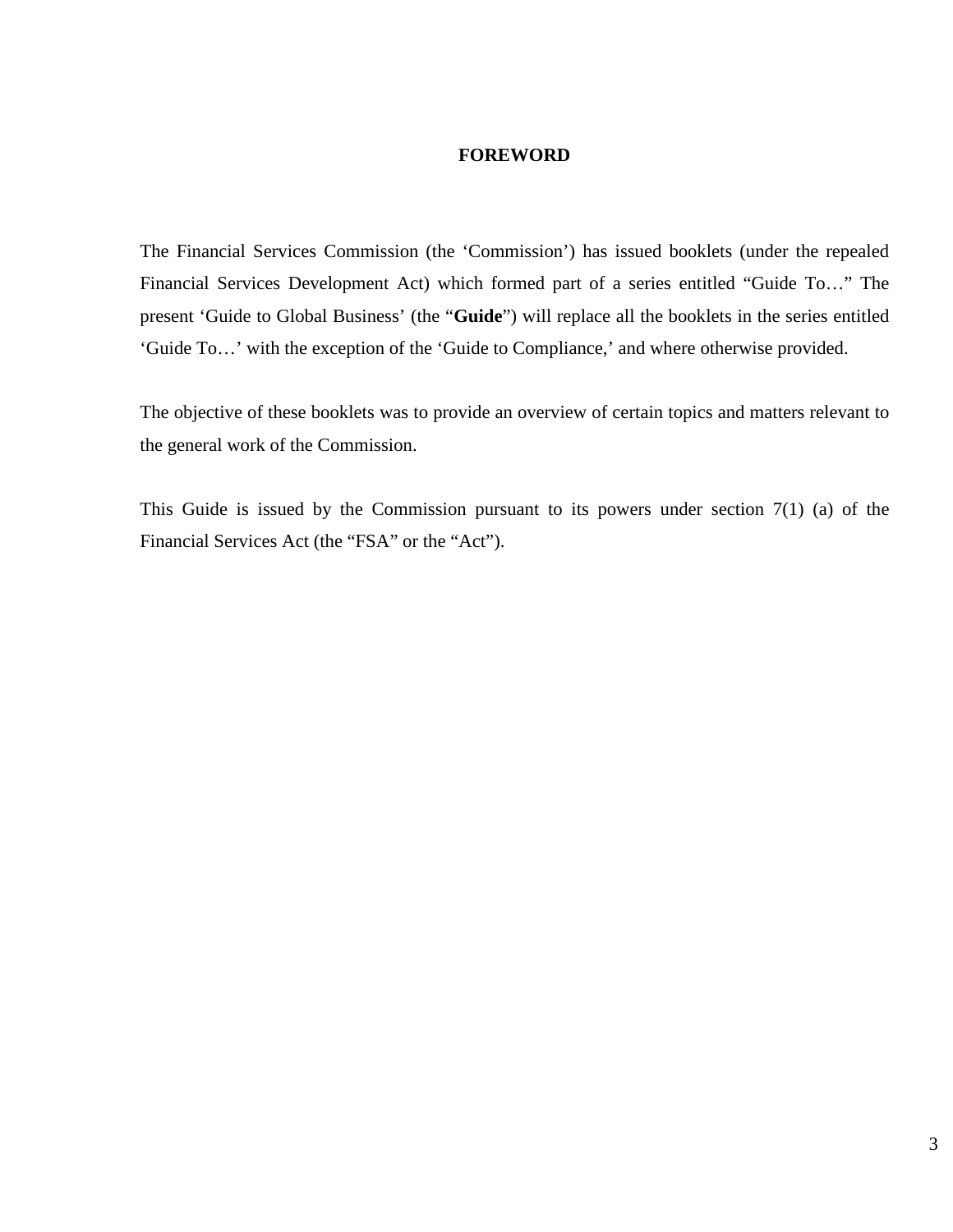#### **Disclaimer**

The Commission will assess each application on its own merits. Incomplete applications are deemed to delay the whole licensing process. The Commission may call the applicant for business and/or the Management Company for meetings where applications may be complex or where business plans are unclear. The Commission will not yield to any pressure from applicants for business and/or Management Companies, to issue licences unless it is satisfied with the contents of the submissions.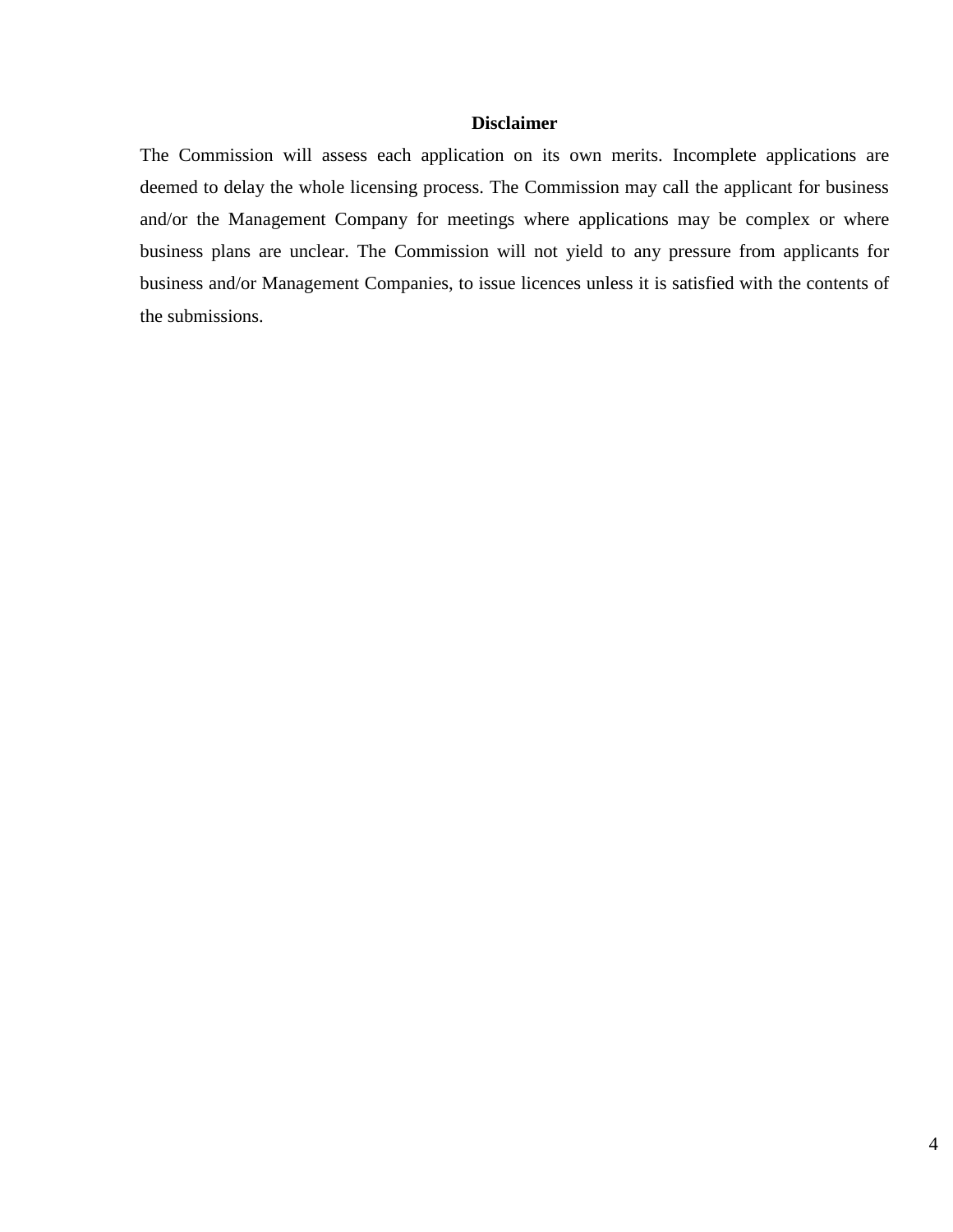#### **Introduction**

In line with one of the Commission's objectives to work out *inter alia* policies and priorities for the development of the financial services sector and global business, the Commission, has, *inter alia* standardised the licensing conditions, streamlined the application process and the Personal Questionnaire Form ("PQ Form") and provided industry training to the players of the global business sector.

The objective of this Guide is to ensure the continuous and efficient collaboration between the Commission and Management Companies ('MCs') in order to enhance the competitiveness of Mauritius as an international financial centre of substance. It should be noted that this Guide neither derogates nor restricts the powers vested upon the Commission by statute, and should be read together with the relevant Acts, regulations, rules, guidelines, circulars and codes.

This Guide aims to provide guidance to investors and service providers with guidance to the requirements before applying for a Global Business Licence.

With a view to further improving the licensing process, the Commission may from time to time issue 'Guide Notes,' Circulars or update the present Guide.

MCs should ensure that their staff are fully conversant with the licensing process in general and with the provisions of this Guide as well as such other guidelines and Circulars which the Commission has issued or may issue from time to time.

The Commission recommends that MCs organise regular training sessions for their staff to review matters relating to the submission of applications for licences, authorisations, approvals or registrations. The Commission also recommends that MCs establish internal guidelines and policies which will ensure that such applications are complete and compliant with the law and other relevant provisions.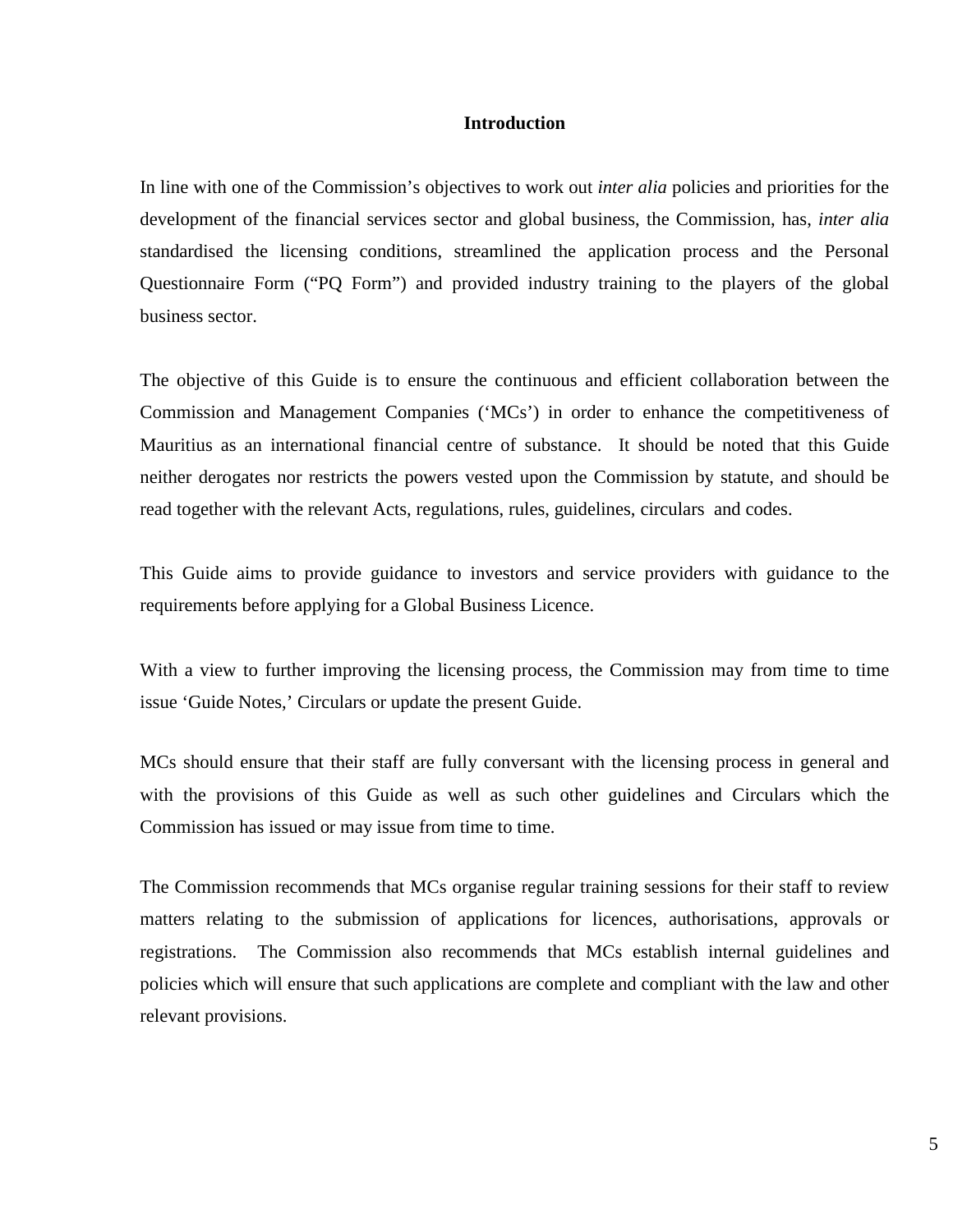Henceforth, the Commission will require that all applications be accompanied by the prescribed Checklist confirming that all required documents have been submitted and duly signed by a senior officer of the MC with the name and relevant contact details stated on the covering letter.

## Henceforth, **all incomplete applications received by the Commission will be returned to the MC**.

The Commission, upon inadequate or no response within two (2) months from the date of its last query, shall not proceed further with the application. After these two months, the MC will have to submit a fresh application.

In order to ensure the smooth running of the global business sector and to ensure that good business practices are observed, the Commission recommends that MCs adhere to the Guidelines for Management Companies.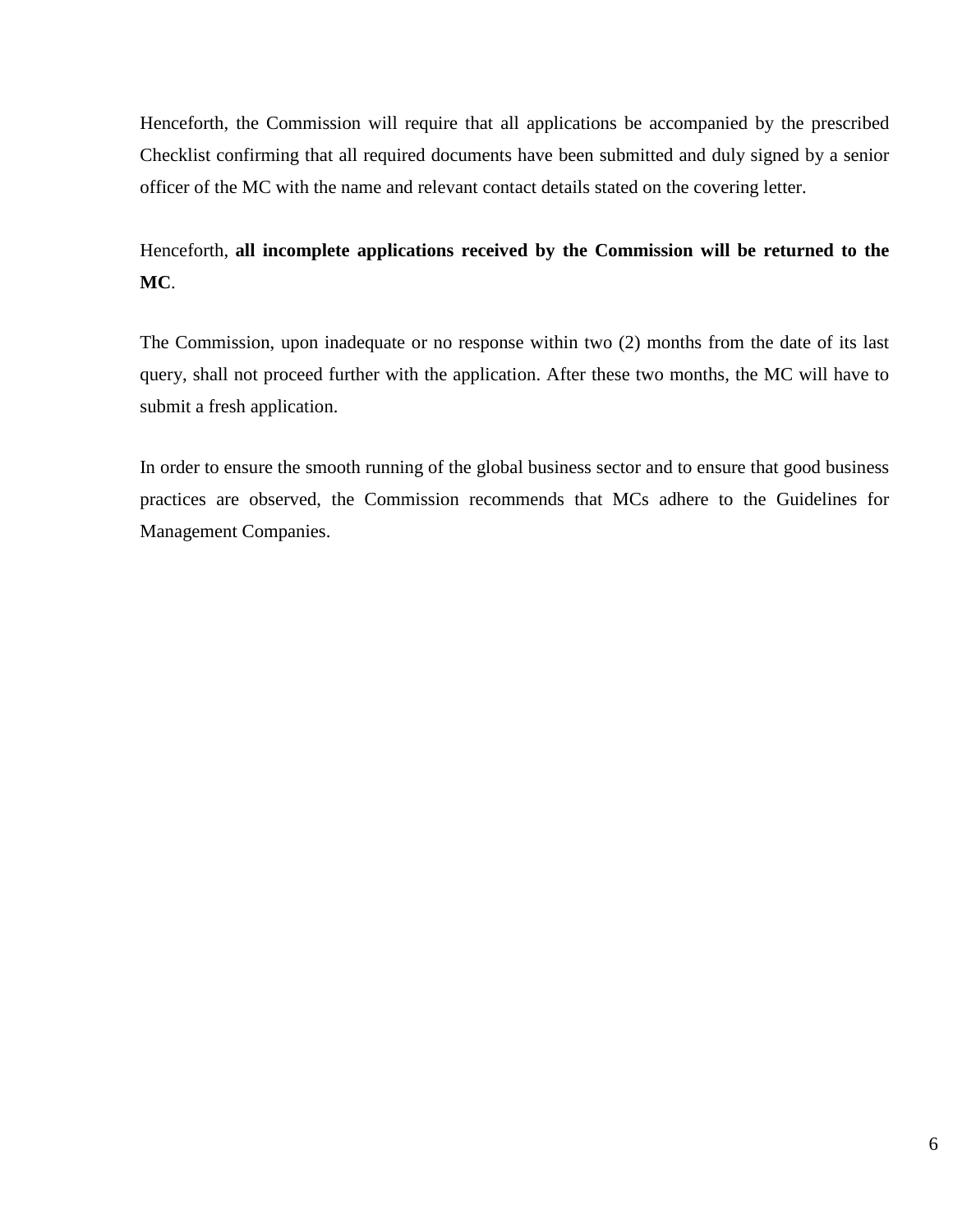#### **CUSTOMER DUE DILIGENCE REQUIREMENTS**

It is the duty of a Management Company ("MC") to "know" all its clients adequately. Before a new client is accepted, the MC must carry out such vetting procedures on beneficial owners, promoters, controllers, directors and shareholders of an applicant company as may be appropriate. (In this context, the term "controller" is defined under Section 2 of the FSA).

Detailed records of due diligence undertaken must be retained on file together with copies of all relevant documentation. A copy of the material pages of the passport of relevant individuals should be obtained, together with further relevant documentation evidencing residence status as may be appropriate. MC should obtain from clients, relevant information about the circumstances and investment objectives – and such other information as might reasonably be expected to be relevant in enabling the MC to fulfill its responsibilities. The Commission will only want to ensure that appropriate due diligence has been undertaken without requiring copies – which will only be necessary where prudential reasons dictate that copies should be obtained.

An introduction by an overseas introducer does not itself constitute adequate vetting. The MC must satisfy itself about the Fitness and Properness of the introducer. This should be based on actual experience demonstrating that the overseas introducer should be treated as a trusted professional source.

Potential clients from an unsolicited source (e.g. press advertising) must be carefully vetted before being accepted as clients.

Deliberate concealment of a nominee structure by an MC will be regarded as a serious breach – and as such may be a matter for disciplinary action. The MC should seek to probe further where it is known or where it ought to be known that the structure proposed conceals a nominee arrangement.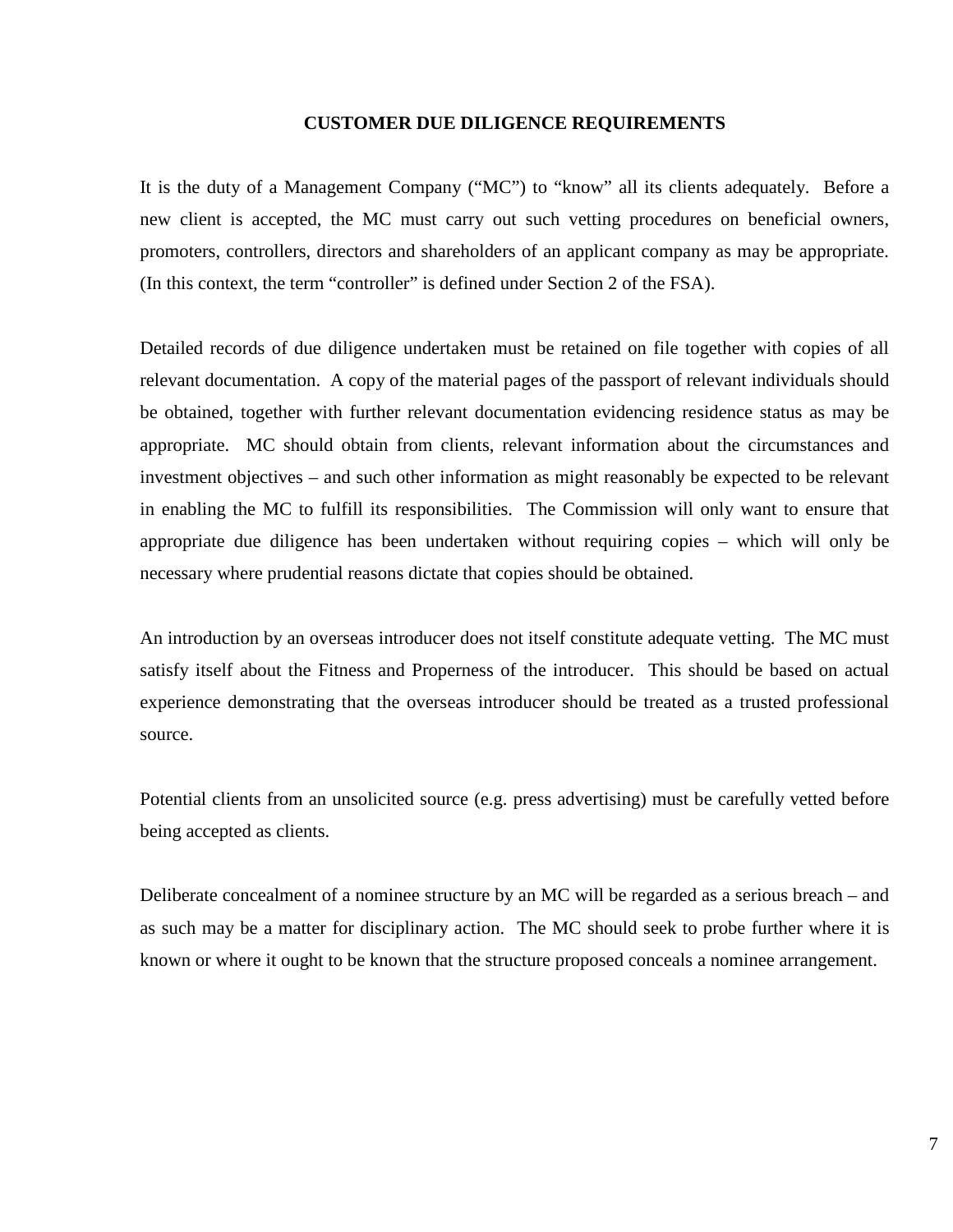## **Accronyms**

| <b>FSA</b>       | The Financial Services Act 2007    |
|------------------|------------------------------------|
| <b>FSC</b>       | The Financial Services Commission  |
| GBC1             | Category 1 Global Business Company |
| GBC <sub>2</sub> | Category 2 Global Business Company |
| GBL1             | Category 1 Global Business Licence |
| GBL <sub>2</sub> | Category 2 Global Business Licence |
| <b>MC</b>        | <b>Management Company</b>          |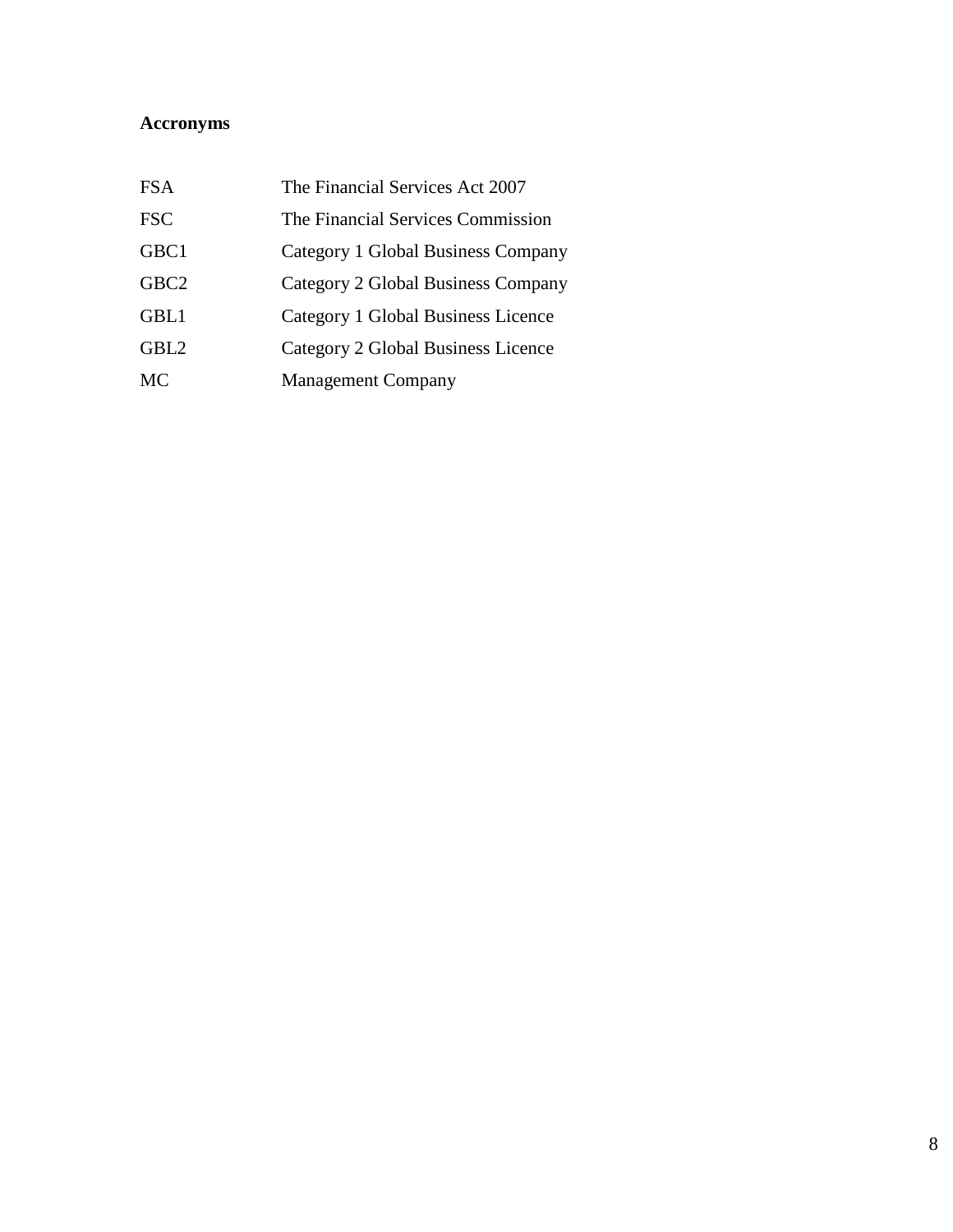## **Table of content**

| <b>CHAPTER 1</b> | <b>CATEGORY 1 GLOBAL BUSINESS LICENCE</b> | 10              |
|------------------|-------------------------------------------|-----------------|
| <b>CHAPTER 2</b> | <b>CATEGORY 2 GLOBAL BUSINESS LICENCE</b> | 16              |
| <b>CHAPTER 3</b> | <b>DISTINGUISHING FEATURES</b>            | 22 <sub>1</sub> |
| <b>CHAPTER 4</b> | <b>CONDUCT OF GLOBAL BUSINESS</b>         | 24              |
| CHAPTER 5        | <b>FREQUENTLY ASKED QUESTIONS</b>         | 29              |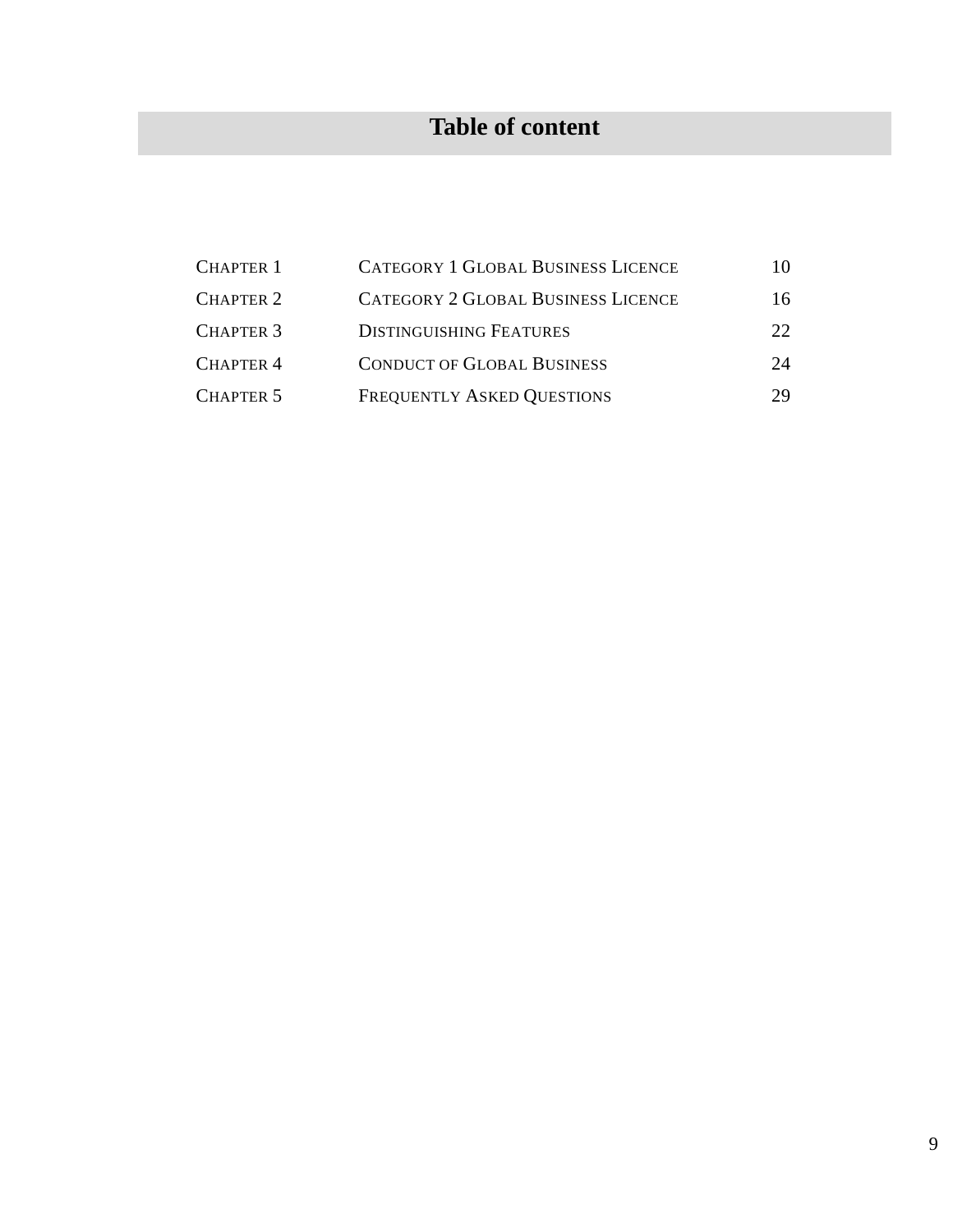#### **CHAPTER 1**

#### **CATEGORY 1 GLOBAL BUSINESS LICENCE**

#### 1. **How to apply for a Category 1 Global Business Licence ('GBL1')**

1.1 Management Companies ("MCs") should submit applications and accompanying documents, on behalf of the Applicant, to

> The Chief Executive Financial Services Commission FSC House 54 Cybercity Ebene

1.2 MCs are requested to submit application/s for each proposed corporation in a separate envelope. Moreover, all applications pertaining to the same corporation, i.e, corporations applying for several licences, should be enclosed in the same envelope. Each envelope shall bear the appropriate code as specified in the table below.

| <b>TYPE OF APPLICATIONS</b>                         | <b>CODE</b>    |
|-----------------------------------------------------|----------------|
| Category 1 Global Business Licence                  | <b>APPGBL1</b> |
| Conversion to Category 1 Global Business<br>Licence | <b>CONVC1</b>  |

1.3 An application for a Category 1 Global Business Licence ('GBL1') must be made on Form [B](http://fscmauritius.org/media/65720/annexure_1_form_b.pdf) **(Annexure 1**) and should be submitted along with Checklist [Form A](https://www.fscmauritius.org/media/4046/fs-41_form_a.pdf) **(Annexure 2)**.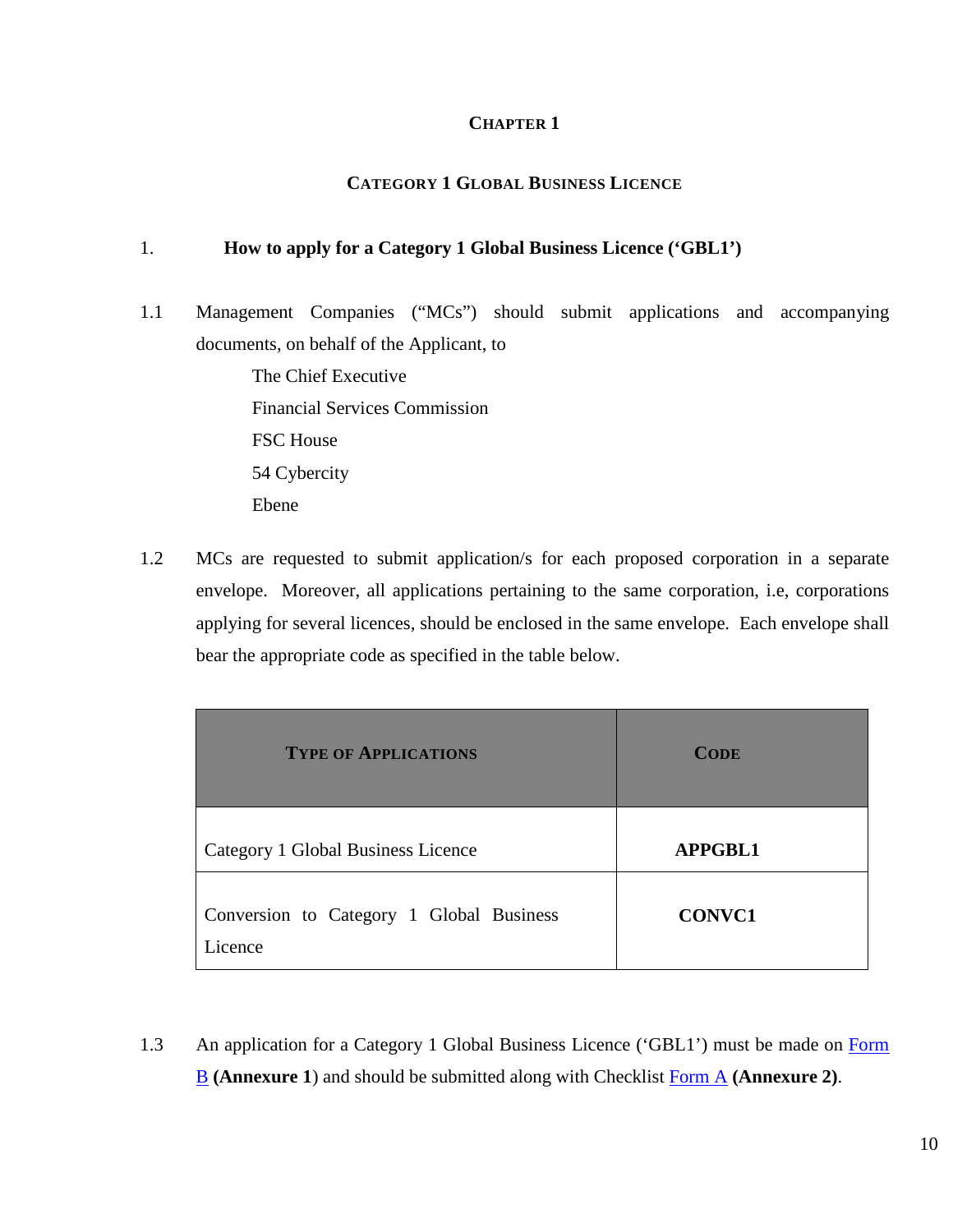- 1.4 Information, documents and undertakings listed out in the Checklist [Form A](https://www.fscmauritius.org/media/4046/fs-41_form_a.pdf) should be included in the application pack.
- 1.5 No application for a GBL1 will be accepted by the Commission unless submitted by a Management Company, duly licensed by the Commission.
- 1.6 Applicants and MCs are advised to ensure that applications submitted to the Commission are in line with the FSA and other relevant Acts, regulations, rules, guidelines, codes and circulars issued under the relevant Acts.
- 1.7 The completed Application Form and supporting documents may be submitted in either English or French. If supporting documents are in any other language, they should be translated into either of these two relevant languages before submission. A qualified translator<sup>[1](#page-10-0)</sup> should certify that the translation is true and correct.
- 1.8 Applications may be typed or printed. If printed, BLOCK CAPITALS should be used. A senior officer of the Management Company must sign the completed Application Form. Only original signatures will be accepted.
- 1.9 All applications should be accompanied by the relevant checklist which should be signed off by the duly authorised officer.
- 1.10 All questions must be answered on the basis of the information that is known by the Applicant and/or MC at the time of submission. Where the information is not available, the Applicant and/or MC should state so. **No question should be left unanswered.**
- 1.11 Where the Applicant and/or MC believe that a question does not apply, the Applicant and/or MC should write "Not Applicable". **No question should be left unanswered.**

<span id="page-10-0"></span> $1$  Qualified Translator means a person who has appropriate knowledge and experience in the relevant language.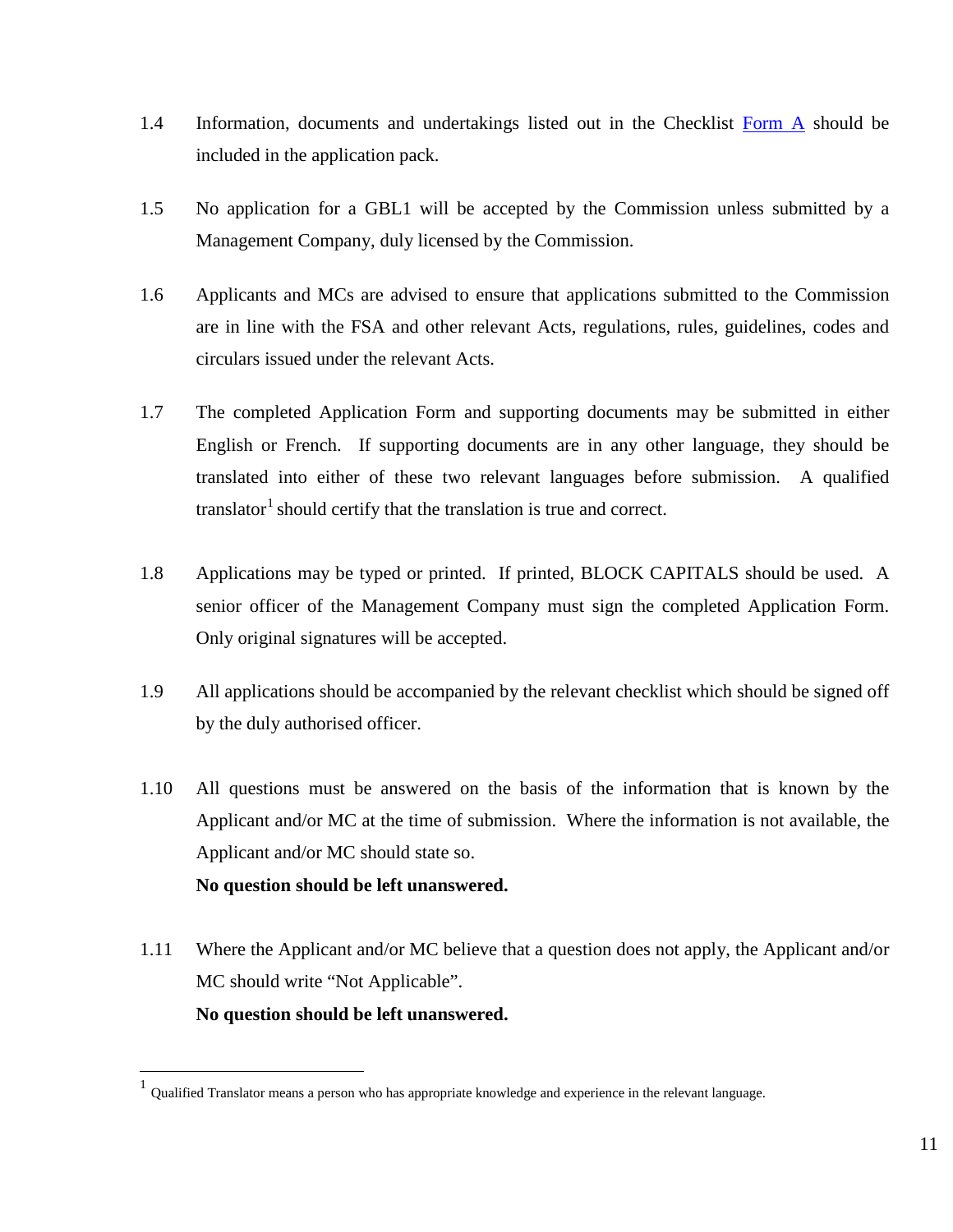- 1.12 All Application Forms must be accompanied by the following:
	- (a) Covering Letter ;
	- (b) Copy of the "Declaration by Applicant", which confirms that the application has been made with the relevant authority, may be signed by the Applicant or by the Applicant's Management Company. The Declaration should be amended to show which option is selected;
	- (c) Copy of the "Confirmation by the Applicant's Management Company" confirming that in respect of the Beneficial Owner adequate due diligence checks have been applied;
	- (d) Certificate from a Law Practitioner, legal consultant or law firm that it complies with the laws of Mauritius. (NB: Without this Certificate, the Application shall have no effect. (S72(1)(b) FSA 2007);
	- (e) Relevant fees as applicable and
	- (f) Other supporting documents, if any.
- 1.13 The Applicant and/or MC should promptly inform the Commission of any changes in the information initially provided to the Commission (e.g. concerning the ownership, structure and activities of the Applicant) as soon as the Applicant and/or MC become aware of the change.
- 1.14 The Commission will provide general assistance as far as possible concerning the application process and licensing requirements. However, the duty remains with the MC to seek **professional and/or legal advice** as and when required.

Covering letter, Copy of the Declaration, Copy of the Confirmation by the MC can be viewed at the end of this guide at page 32 -37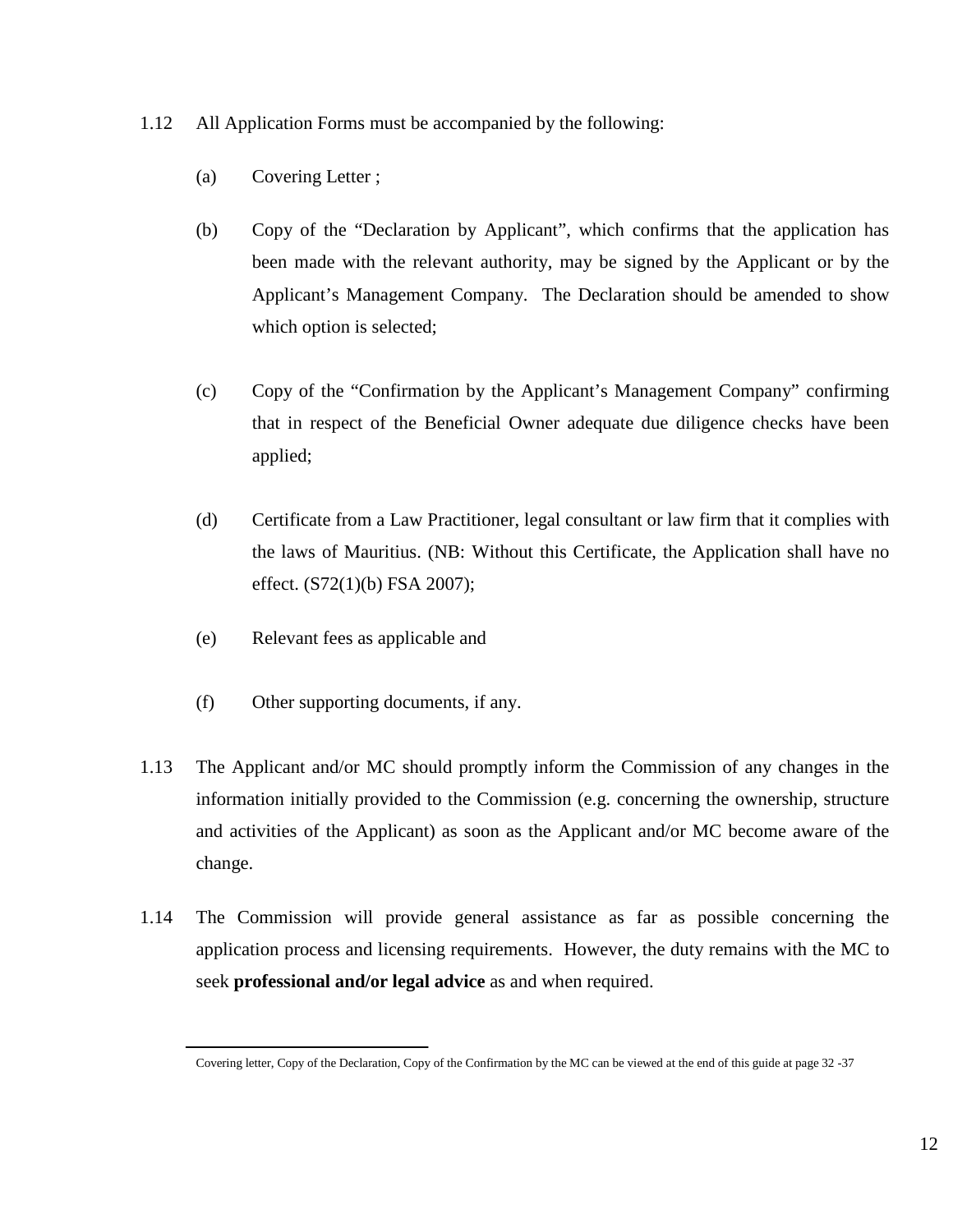- 1.15 The information provided as part of the application process may give rise to additional questions and requirements. Accordingly, the Commission may require the Applicant and/or MC to give such further information as may be necessary to determine whether or not a licence should be issued.
- 1.16 In respect of the main documents, photocopies or fax copies will not be accepted. Exceptionally – and with previous arrangement only – photocopies or fax copies may be acceptable subject to the original being submitted within an agreed time frame.
- 1.17 Where there is insufficient room on the Application Form to fully answer questions, the Applicant and/or MC should use duly signed additional sheets – suitably cross referenced to the relevant question.

#### 1.18 **Incomplete applications will be returned to MC.**

- 1.18.1 Upon re-submission of **complete** applications to the Commission, the MC should label the envelope as follows: **"APPGBL1-RE-SUBMITTED"**
- 1.19 An application shall be deemed to have been **withdrawn** if the MC does not revert to the Commission within **2 months** from the date queries/request for additional information has been communicated to the MC.
- 1.19.1 If the Company intends to continue with its application after the expiry of the above mentioned two months, a fresh application should be submitted to the Commission with the relevant processing fee and accompanying documents.
- 1.20 On a separate note, please note that applications for Tax Residence Certificates should be submitted to the Commission under a separate cover.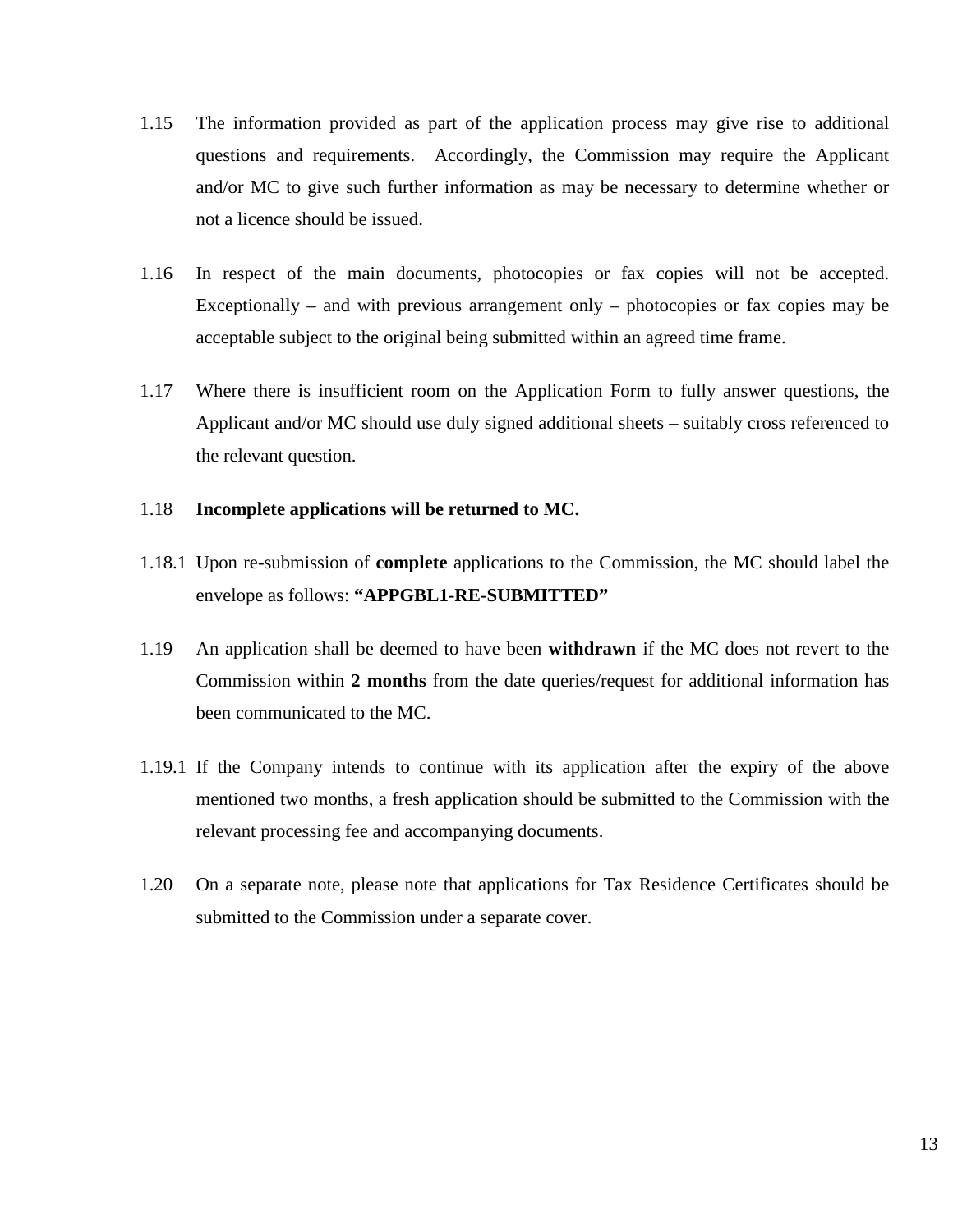#### **2. Fees payable to the Commission**

- (a) Fees for processing and licensing are provided in the [Financial Services](http://www.fscmauritius.org/media/36785/1.2.2%20financial%20services%20(consolidated%20licensing%20and%20fees)%20rules%202008.pdf)  [\(Consolidated Licensing](https://www.fscmauritius.org/media/4009/financial-services-consolidated-licensing-and-fees-rules-2008v1.pdf) and Fees) Rules 2008.
- (b) Fees payable to the Commission should be made by way of cheques, bank drafts or wire transfer to the Commission's bank account as detailed below or in such other manner as may be determined by the Commission from time to time:

| Bank:              | <b>SBM</b> Ltd                 |
|--------------------|--------------------------------|
| Branch:            | <b>Head Office</b>             |
| <b>Account No:</b> | 61026000001671                 |
| IBAN:              | MU67STCB1170026000001671000USD |
| SWIFT:             | <b>STCBMUMU</b>                |

(c) All cheques, bank drafts and/or proof of wire transfer should be **firmly** attached to its respective covering letter;

#### **3. Business that may be conducted by a holder of a GBL1**

- 3.1 A Category 1 Global Business Company ('GBC1') may under the FSA conduct any legal business activity. However, the Chief Executive may, in accordance with section 72(4) of the FSA, not approve an application for a GBL1 where in its opinion, the activity-
	- (a) is unlawful or contrary to public interest or
	- (b) may cause serious prejudice to the good repute of Mauritius as a centre for financial services.
- 3.2 Whenever an applicant for a GBL1 proposes to conduct any business for which an additional licence, authorisation, registration, or approval is required under any other enactment, it shall apply for same accordingly. The applicant shall only commence business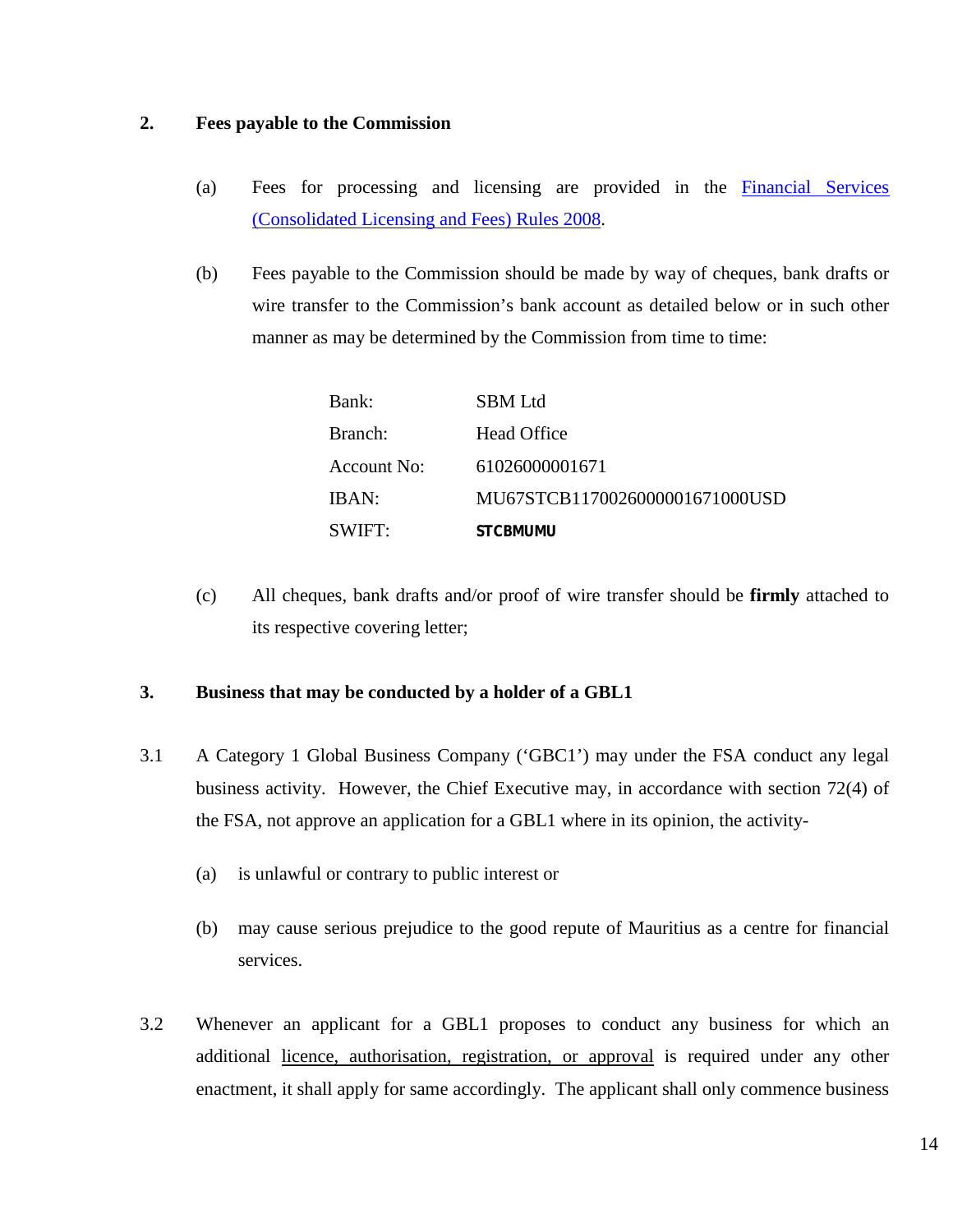after obtaining all required licence, authorisation, registration, or approval. All documents should be arranged and submitted as per [Form C](https://www.fscmauritius.org/media/4048/fs-41_form_c.pdf) (**Annexure 3)** or any other checklist that may be issued by the Commission. The envelope should bear the appropriate reference as described at section 1.2 above.

#### **4 Issuing a Category 1 Global Business Licence**

- 4.1 MCs are encouraged to submit applications to the Commission for a GBL1 by **10:00 a.m** on working days. Applicants and/or MCs submitting an application only for a GBL1 may be granted such licence within 4 working days by the Commission, subject to the application being complete and satisfactory.
- 4.2 Once the licence is ready for collection, the Commission will notify the MC by e-mail. In this respect, MCs are recommended to provide an appropriate e-mail address on the covering letter.
- 4.3 In respect of the above, licences will be available for collection at the reception desk of the Commission.

#### *Important Note:*

*(i) Incomplete applications will be returned to the MC.* 

*(ii) An application shall be deemed to have been withdrawn if the MC does not revert to the Commission within 2 months from the date queries/request for additional information have been communicated to the MC.*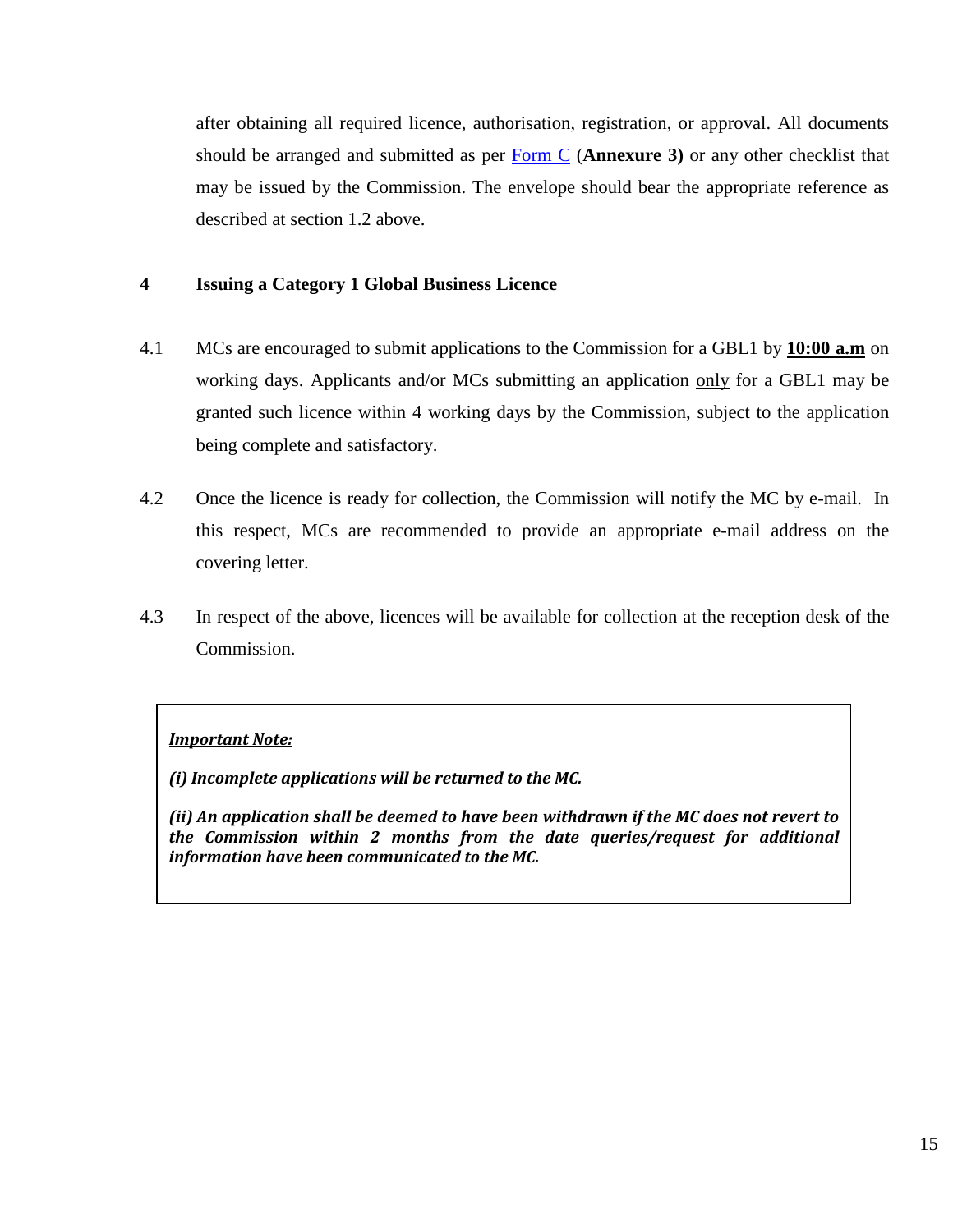#### **CHAPTER 2**

#### **CATEGORY 2 GLOBAL BUSINESS LICENCE**

#### **1. Introduction**

- 1.1 A Category 2 Global Business Company ('GBC2') is required under section 76(1) of the FSA to have at all times a Registered Agent in Mauritius.
- 1.2 Only a Management Company may act as the Registered Agent of a company holding a Category 2 Global Business Licence ("GBL2").

#### **2. How to apply for a Category 2 Global Business Licence**

2.1 Registered Agents should submit applications and accompanying documents, on behalf of the Applicant/s, to

> The Chief Executive Financial Services Commission FSC House 54 Cybercity Ebene

2.2 Registered Agents are requested to submit application(s) for each proposed corporation in a separate envelope. Each envelope shall bear the appropriate code as specified in the table below.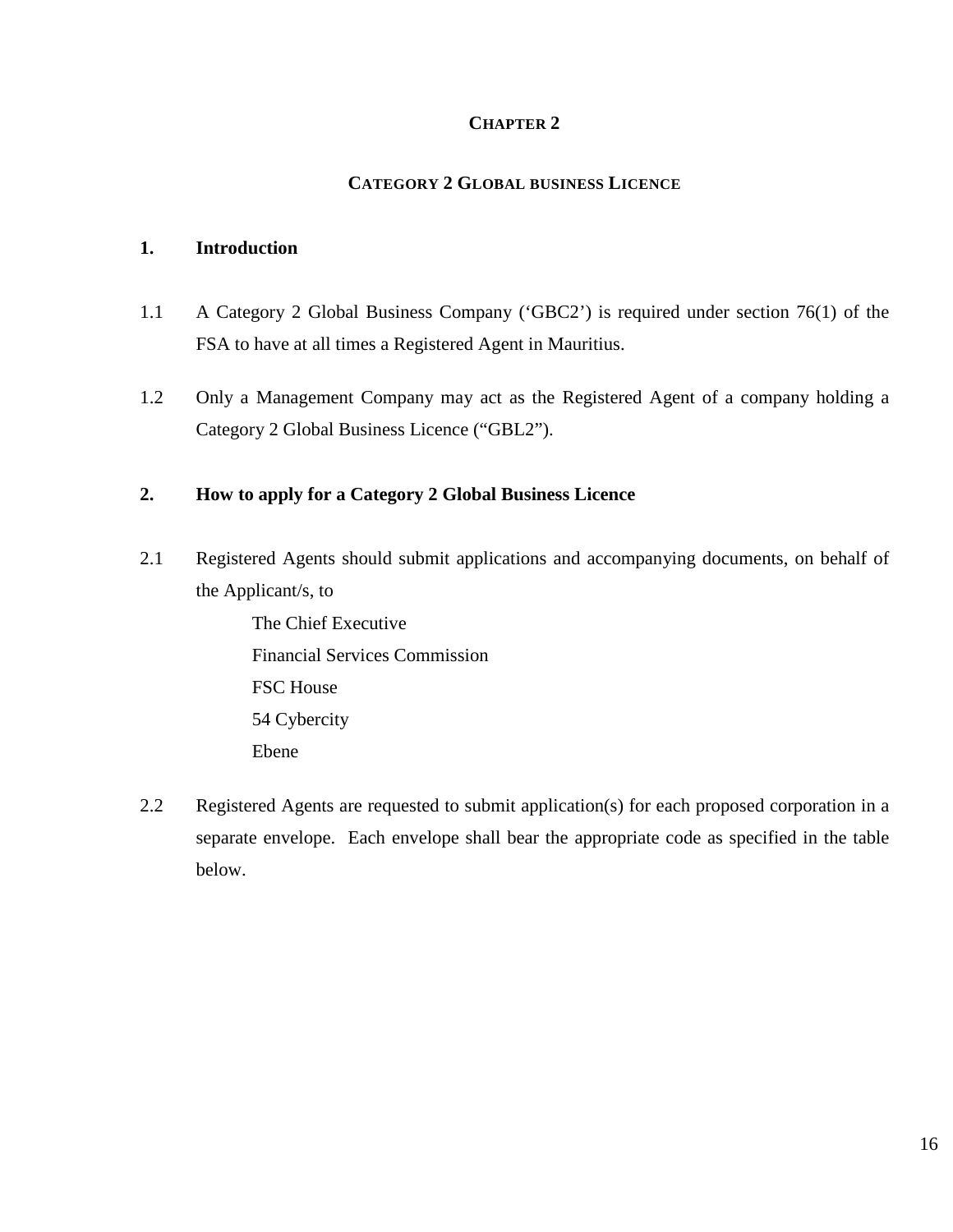| <b>TYPE OF APPLICATIONS</b>                         | <b>CODE</b>   |
|-----------------------------------------------------|---------------|
| Category 2 Global Business Licence                  | APPGBL2       |
| Conversion to Category 2 Global Business<br>Licence | <b>CONVC2</b> |

- 2.3 Registered Agents are requested to submit applications for each proposed company in a separate envelope. Each envelope shall bear the appropriate code, i.e., **APPGBL2**
- 2.4 Applications for a GBL2 under S72 (1) FSA must be made on the relevant Application Form **(Annexure 4)** accompanied by a Business Outline/ Plan and other supporting documents as may be required by the Commission.
- 2.5 No application for a GBL2 will be accepted by the Commission unless submitted through a Registered Agent.
- 2.6 Applicants and MCs are advised to ensure that applications submitted to the Commission are in line with the FSA and other relevant Acts, regulations, rules, guidelines, codes and circulars issued under the relevant Acts.
- 2.7 The completed Application Form and supporting documents may be submitted in either English or French. If supporting documents are in any other language, they should be translated into either of these languages before submission. A qualified translator should certify that the translation is true and correct.
- 2.8 Applications may be typed or printed. If printed, BLOCK CAPITALS should be used. A duly authorized officer of the Registered Agent must sign the completed Application Form. Only original signatures will be accepted.

<sup>&</sup>lt;sup>1</sup> Oualified Translator means a person who has appropriate knowledge and experience in the relevant language.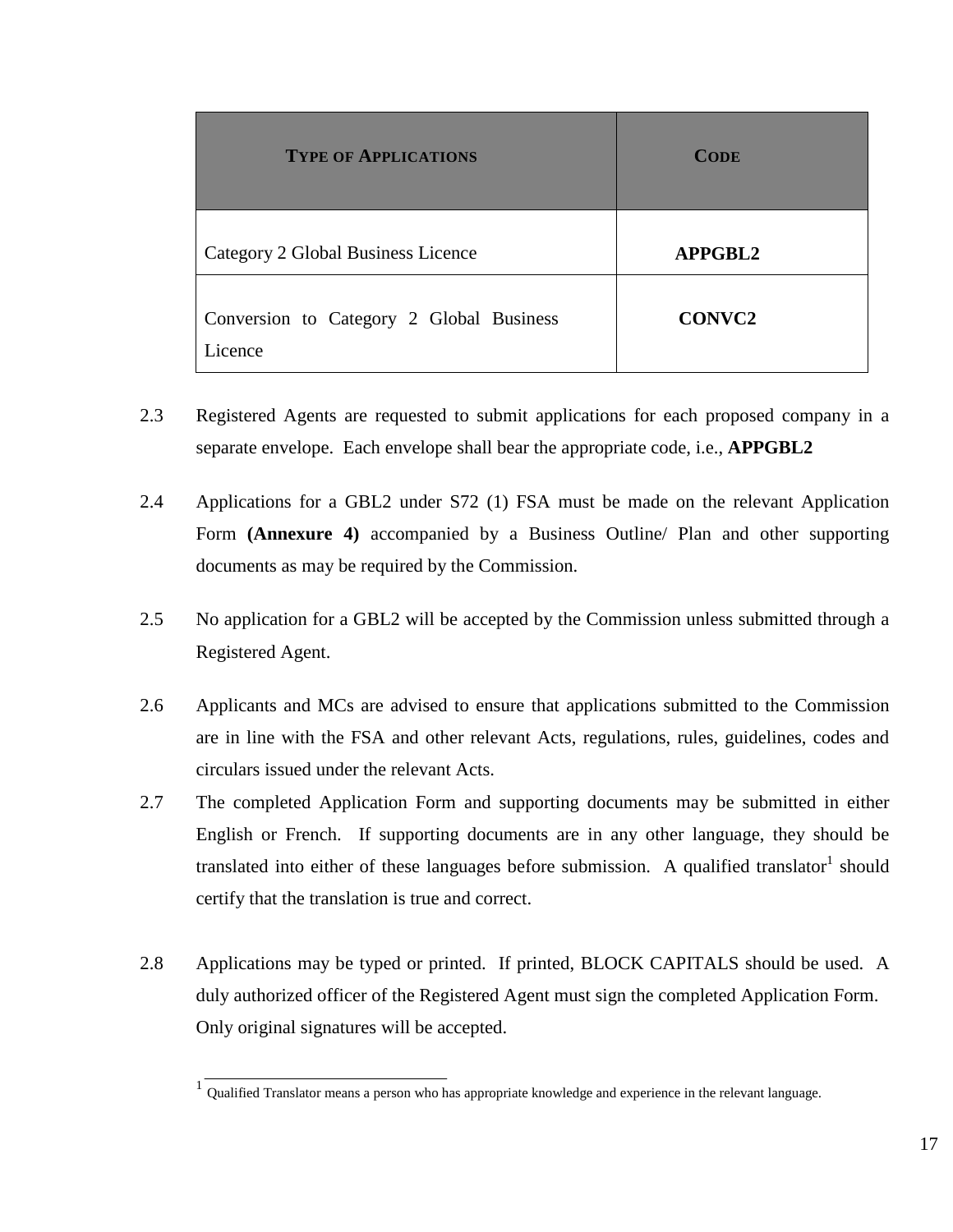2.9 All questions must be answered on the basis of the information that is known to the Registered Agent at the time of submission. Where the information is not available, the Registered Agent should state so.

#### **No question should be left unanswered.**

- 2.10 Where the Applicant and/or the Registered Agent believe that a question is not relevant, the Applicant and/or the Registered Agent should write "Not Applicable". **No question should be left unanswered**.
- 2.11 The application Form for a GBL2 must be accompanied by the following:
	- (a) Covering Letter;
	- (b) Certificate from a Law Practitioner, legal consultant or law firm that it complies with the laws of Mauritius. *(NB: Without this Certificate, the Application shall have no effect. (S 72(1)(b) FSA 2007)*;
	- (c) Relevant fees as applicable and
	- (c) Other supporting documents, if any.
- 2.12 The Applicant and/or Registered Agent should promptly inform the Commission of any changes in the information initially submitted to the Commission (e.g. concerning the ownership, structure and activities of the Applicant, etc.) as soon as the Applicant and/or Registered Agent becomes aware of the change.
- 2.13 The Commission will provide general assistance as far as possible concerning the application process. However, **professional and/or legal advice** should be sought as and when required.
- 2.14 The information provided as part of the application process may give rise to additional questions and requirements. Accordingly, the Commission may require the Applicant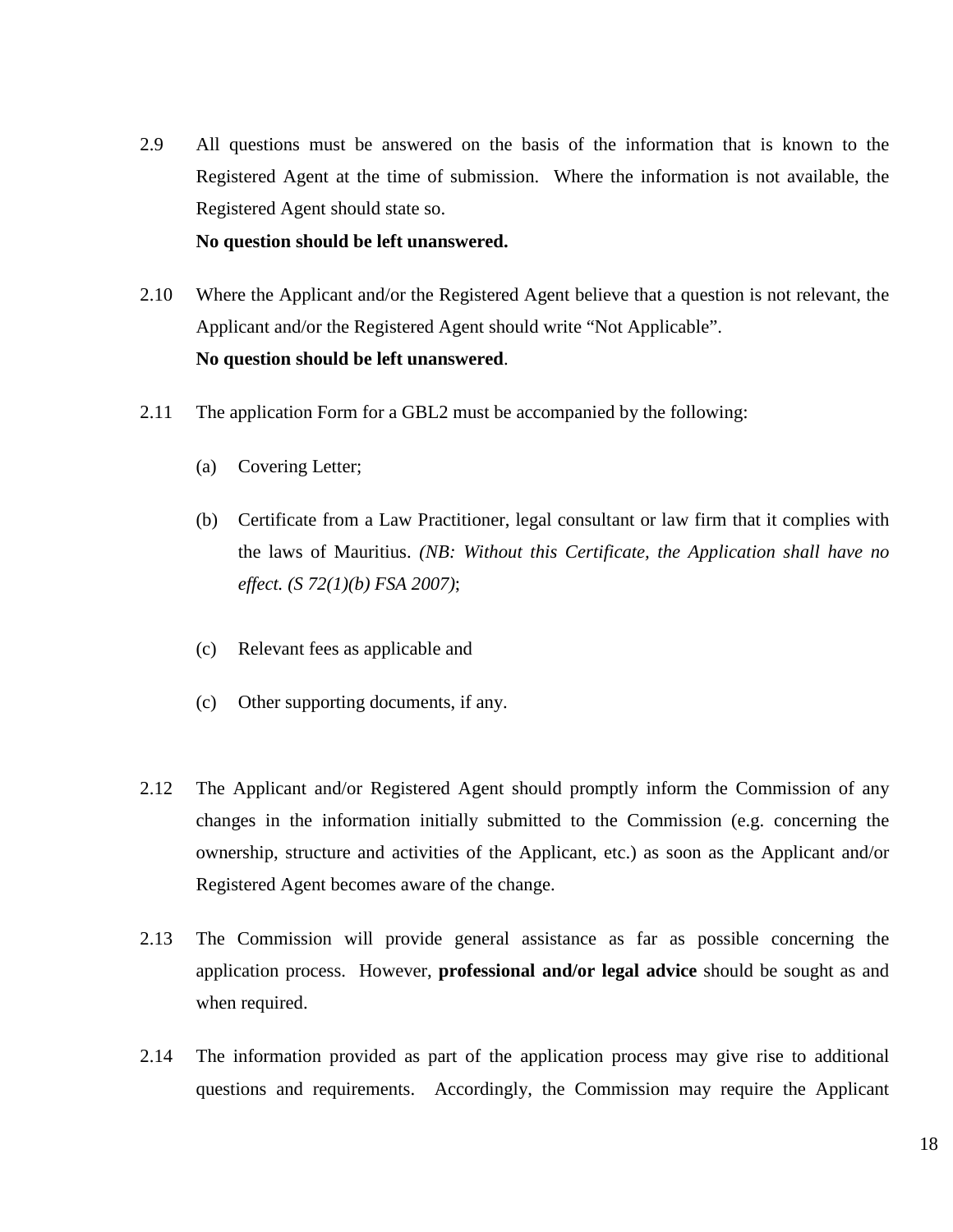and/or Registered Agent to give such further information as may be necessary to determine whether or not a licence should be issued.

- 2.15 In respect of the main documents, photocopies or fax copies will not be accepted. Exceptionally – and with previous arrangements only – photocopies or fax copies may be acceptable subject to the original being made available within an agreed time frame.
- 2.16 Where there is insufficient room on the Application Form to fully answer questions, the Applicant and/or Registered Agent should use additional sheets – suitably cross referenced to the relevant question and duly signed by an authorised officer.

#### 2.17 **Incomplete applications will be returned to Registered Agents.**

- 2.17.1 Upon re-submission of **complete** applications to the Commission, the Registered Agent should label the envelope as follows: **"APPGBL2-RE-SUBMITTED"**
- 2.18 An application shall be deemed to have been **withdrawn** if the Registered Agent does not revert to the Commission within 2 months from the date queries/request for additional information has been communicated to the MC.
- 2.19 If the Company intends to continue with its application after the expiry of the above mentioned two months, a fresh application should be submitted to the Commission with the relevant processing fee and accompanying documents.
- 2.20 If the Company intends to continue with its application, the Registered Agent should submit a fresh application to the Commission with the relevant processing fee and accompanying documents.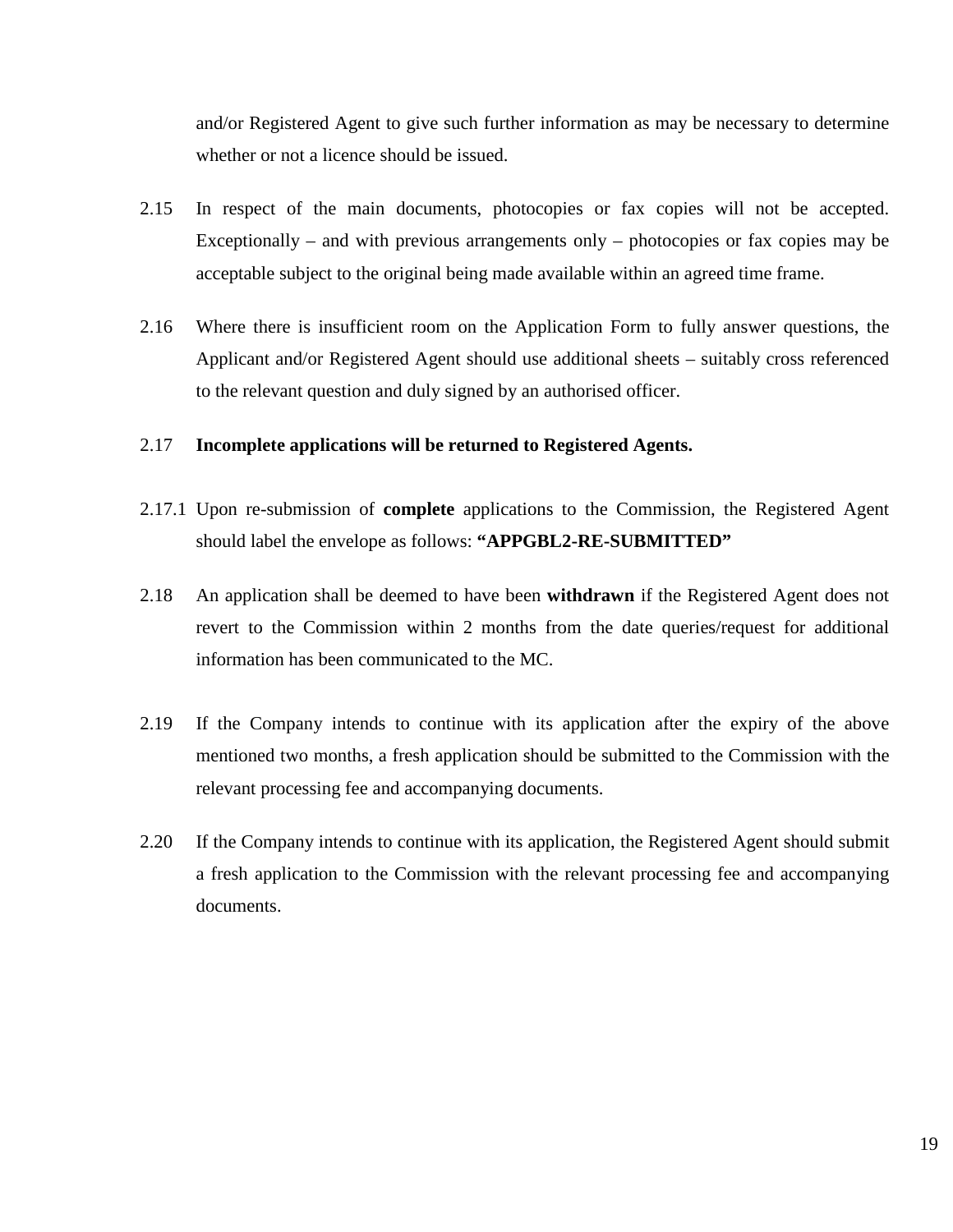#### **2. Fees payable to the Commission**

- (a) Fees for processing and licensing as per the [Financial Services \(Consolidated](http://www.fscmauritius.org/media/36785/1.2.2%20financial%20services%20(consolidated%20licensing%20and%20fees)%20rules%202008.pdf)  [Licensing and Fees\) Rules 2008.](http://www.fscmauritius.org/media/36785/1.2.2%20financial%20services%20(consolidated%20licensing%20and%20fees)%20rules%202008.pdf)
- (b) Fees payable to the Commission should be made by way of cheques, bank drafts or wire transfer to the Commission's bank account as detailed below:

| Bank:       | <b>SBM</b> Ltd                 |
|-------------|--------------------------------|
| Branch:     | Head Office                    |
| Account No: | 61026000001671                 |
| IBAN:       | MU67STCB1170026000001671000USD |
| SWIFT:      | <b>STCBMUMU</b>                |

(c) All cheques, bank drafts and/or proof of wire transfer should be **firmly** attached to its respective covering letter;

#### **3. Business that may be conducted by a holder of a GBL2**

- 3.1 The FSA provides certain restrictions to the business activities that may be conducted by a GBC2. Pursuant to section 71(3) of the FSA, the following activities will not be considered for a proposed GBC2:
	- **Banking**
	- Financial services
	- Carrying out the business of holding or managing or otherwise dealing with a collective investment fund or scheme as a professional functionary
	- Providing of registered office facilities, nominee services, directorship services, secretarial services or other services for corporations; and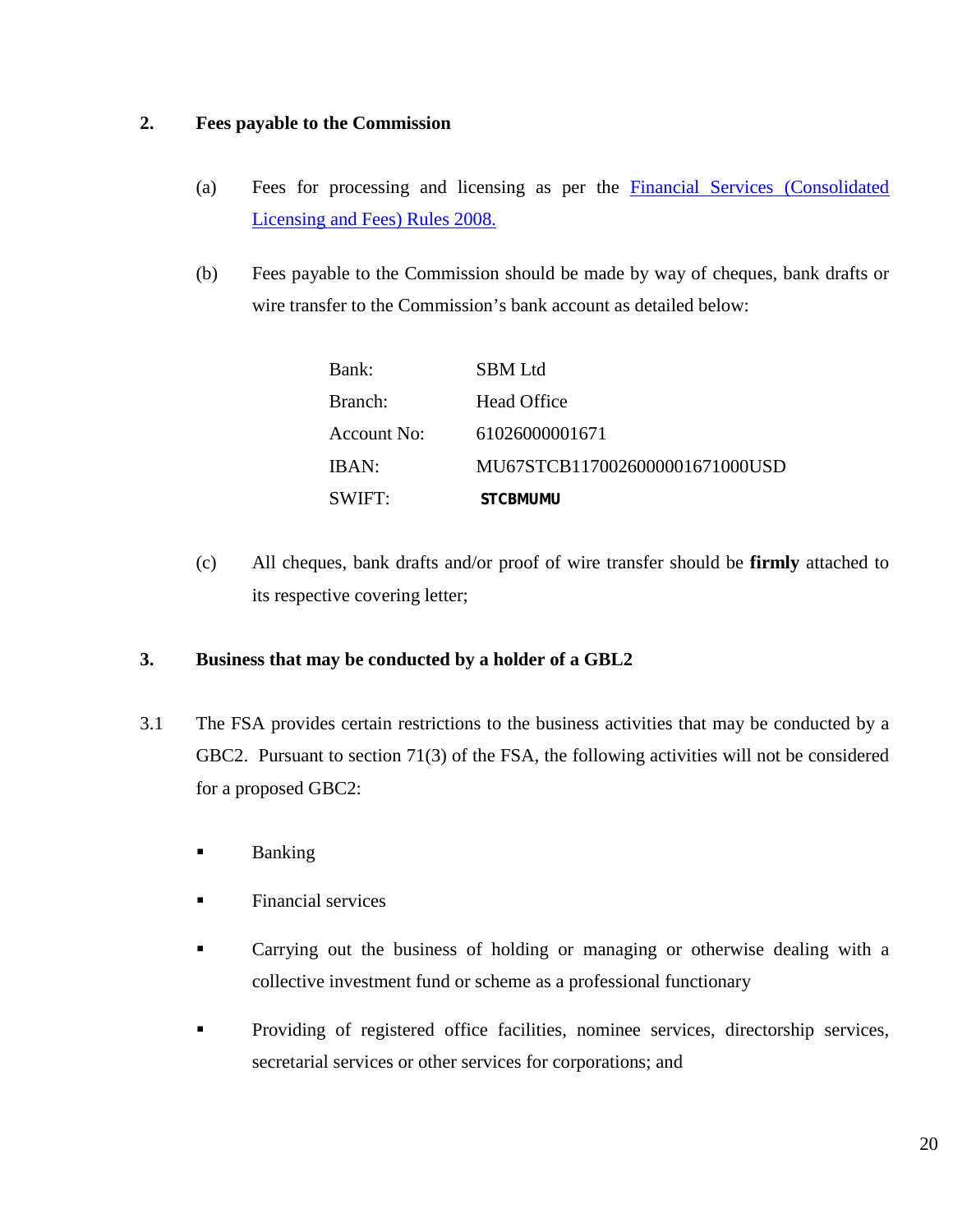Providing trusteeship services by way of business.

#### **4. Issuing a Category 2 Global Business Licence**

- 4.1 Registered Agents are encouraged to submit applications to the Commission for a GBL2 by **10 00 a.m** on working days. Applicants submitting an application for a GBL2, may be granted such licence within 2 working days by the Commission, subject to the application being complete and satisfactory.
- 4.2 Once the licence is ready for collection, the Commission will notify the Registered Agent by e-mail. In this respect, Registered Agents are recommended to provide an appropriate email address on the covering letter.
- 4.3 In respect of the above, licences will be available for collection at reception desk of the Commission.

#### *Important Note:*

*(i) Incomplete applications will be returned to the Registered Agent.* 

*(ii) An application shall be deemed to have been withdrawn if the Registered Agent does not revert to the Commission within 2 months from the date queries/request for additional information have been communicated to the Registered Agent.*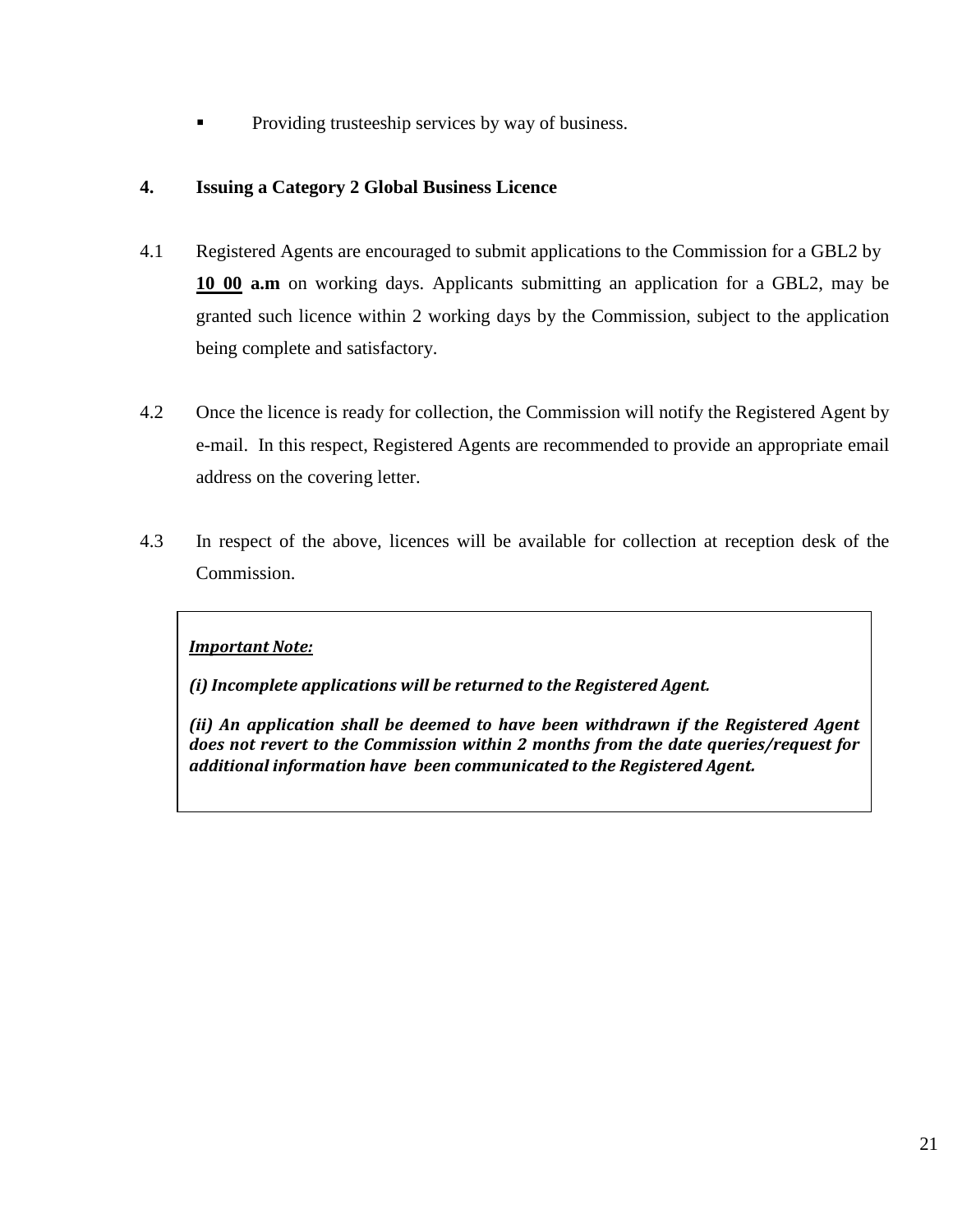## **CHAPTER 3**

### **DISTINGUISHING FEATURES**

## **1. Salient features of a Category 1 and a Category 2 Global Business Company**

| <b>CATEGORY 1 GLOBAL BUSINESS</b>                                                                                           | <b>CATEGORY 2 GLOBAL BUSINESS</b>                                                                                                                                |
|-----------------------------------------------------------------------------------------------------------------------------|------------------------------------------------------------------------------------------------------------------------------------------------------------------|
| <b>COMPANY</b>                                                                                                              | <b>COMPANY</b>                                                                                                                                                   |
| No Corporate Directors                                                                                                      | Corporate Directors allowed                                                                                                                                      |
| Dealings with residents are permissible<br>subject to prior authorisation of the<br>Commission                              | Dealings with residents not allowed                                                                                                                              |
| Can only undertake activities set out in<br>Business Plan filed with<br>the<br>the<br>Commission at the time of application | May not engage in the following<br>activities:                                                                                                                   |
| for a licence.                                                                                                              | ■ Banking                                                                                                                                                        |
| The Commission shall be notified of                                                                                         | <b>Financial services</b><br>п,                                                                                                                                  |
| amendments<br><b>Business</b><br>Plan<br>to<br><sub>or</sub><br>working principle.                                          | • Carrying out the business of<br>holding or managing or<br>otherwise dealing with a<br>collective investment fund or<br>scheme as a professional<br>functionary |
|                                                                                                                             | • Providing of registered office<br>facilities, nominee services,<br>directorship services, secretarial<br>services or other services for<br>corporations; and   |
|                                                                                                                             | • Providing trusteeship services<br>by way of business.                                                                                                          |
| conditions<br>Licensing<br>depend<br>on<br>activity                                                                         | Standard licensing conditions                                                                                                                                    |
| Submission<br>audited<br>financial<br>of<br>statements required within 3/6 months<br>of financial year end                  | To file financial summary within 6<br>months of financial year end                                                                                               |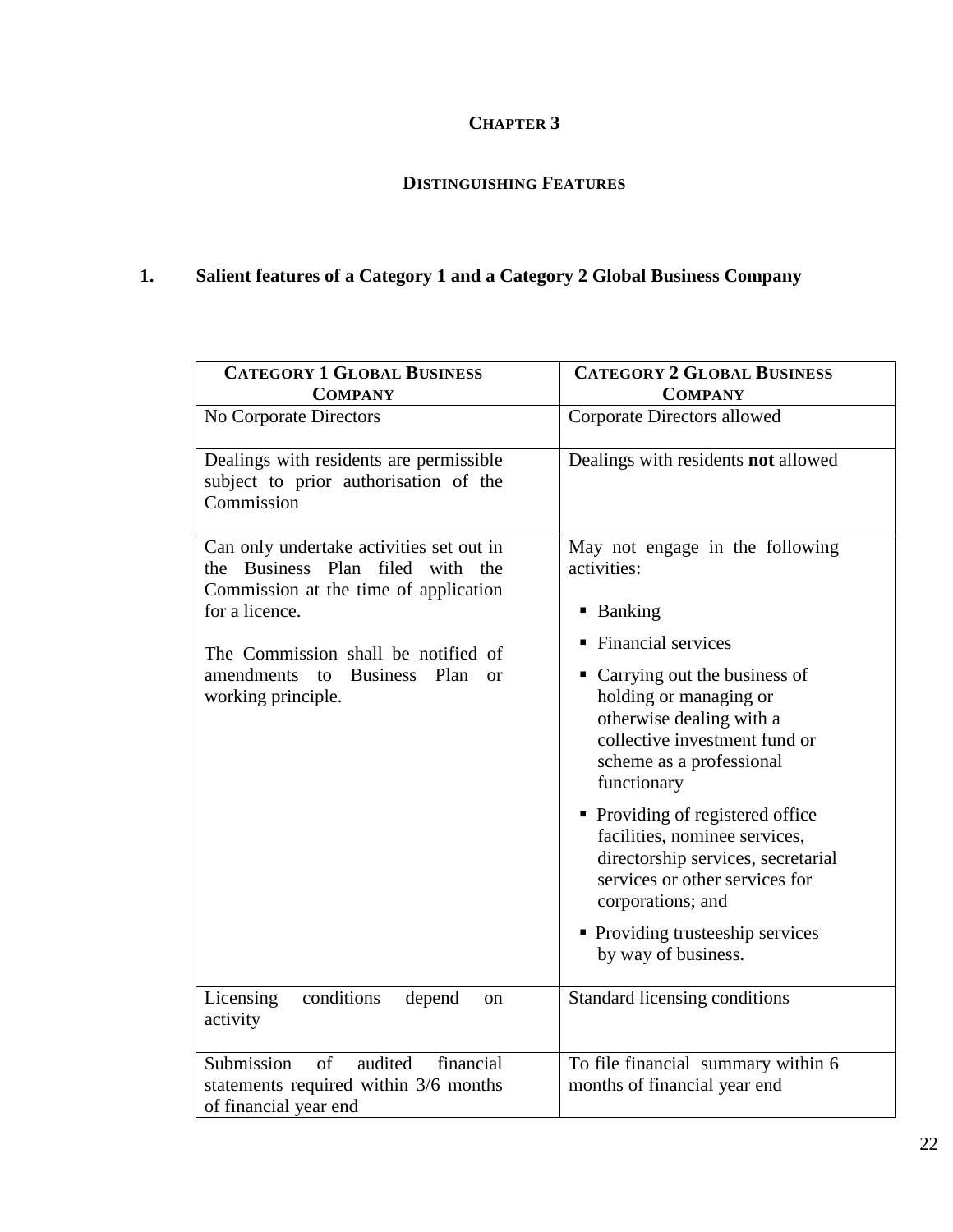| <b>CATEGORY 1 GLOBAL BUSINESS</b><br><b>COMPANY</b>                                                                                                                                                       | <b>CATEGORY 2 GLOBAL BUSINESS</b><br><b>COMPANY</b>                                                     |
|-----------------------------------------------------------------------------------------------------------------------------------------------------------------------------------------------------------|---------------------------------------------------------------------------------------------------------|
|                                                                                                                                                                                                           |                                                                                                         |
| Taxable entity in Mauritius and may as<br>such qualify for Tax Residence<br>Certificate issued pursuant to DTAA's<br>to which Mauritius is a party                                                        | Not taxable entity in Mauritius and<br>consequently not entitled to Tax<br><b>Residence Certificate</b> |
| Mauritian resident may hold beneficial<br>interest                                                                                                                                                        | Mauritian resident may not hold<br>beneficial interest                                                  |
| May not hold shares in a Management<br>Company                                                                                                                                                            | not hold<br>May<br>shares<br>in<br>a<br><b>Management Company</b>                                       |
| May hold immovable property in<br>Mauritius if appropriate approval has<br>the<br>obtained from<br>Prime<br>heen<br>Minister's Office pursuant to the Non-<br><b>Citizens (Property Restrictions) Act</b> | May not hold property in Mauritius                                                                      |
| May hold shares in a Category 2 Global<br>Business Company except where<br>shareholders or beneficial owners are<br>Mauritian resident                                                                    | May hold shares in a Category 1<br><b>Global Business Company</b>                                       |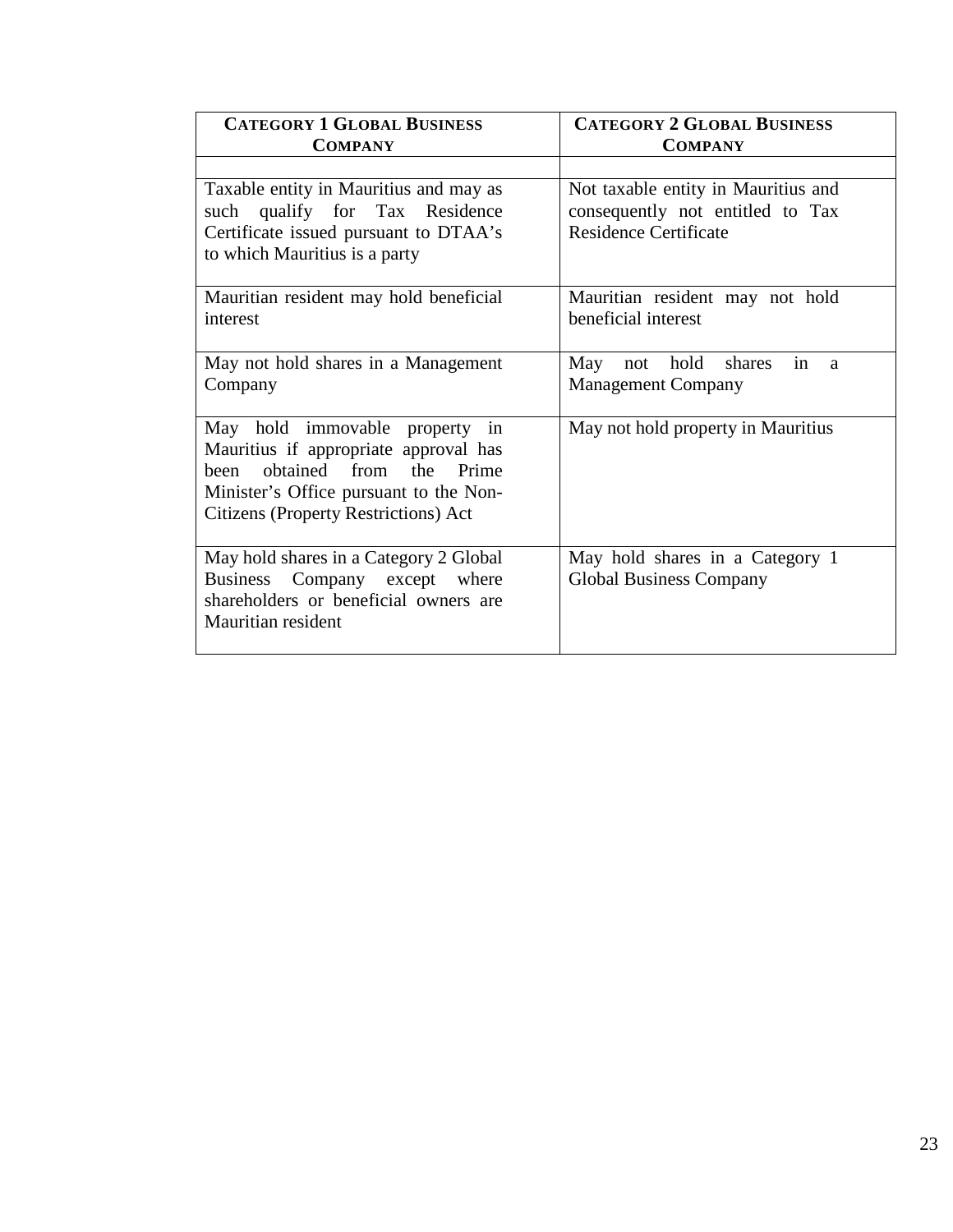#### **Chapter 4**

#### **Conduct of Global Business**

#### **1. Introduction**

A corporation proposing to conduct business outside Mauritius may pursuant to S71 FSA apply to the Commission for a Global Business Licence. In this respect, the Commission issued on 27 December 2007 a [Circular Letter CL 201207](https://www.fscmauritius.org/media/3149/cl201207.pdf) entitled the 'New Conceptual approach to Global Business' (the main highlights are listed below). In 2010, the Finance Act amended the FSA to encourage substance by GBC1. This Chapter highlights assessment for conduct of business for GBC1.

#### **2. Background**

- 2.1 A resident corporation which proposes to conduct business outside Mauritius may apply to the Commission for a Category 1 Global Business Licence ("GBL1") or a Category 2 Global Business Licence ("GBL2").
- 2.1.1 A resident corporation relates to a body corporate formed or registered in Mauritius, and with regard to an applicant for a GBL1 – includes any trust, société, partnership, limited partnership or any body of persons governed by the laws of Mauritius.
- 2.1.2 A resident corporation applying for a GBL2 should be a private company. However, the Commission shall not issue a GBL2 to a company whose beneficial owner is a Mauritian resident.
- 2.2 Where the resident corporation also proposes to carry out business for which a licence, authorisation, approval, or registration is required under any law, for instance, the Financial Services Act, the Securities Act or the Insurance Act, it is required to also apply and obtain same prior to starting operations.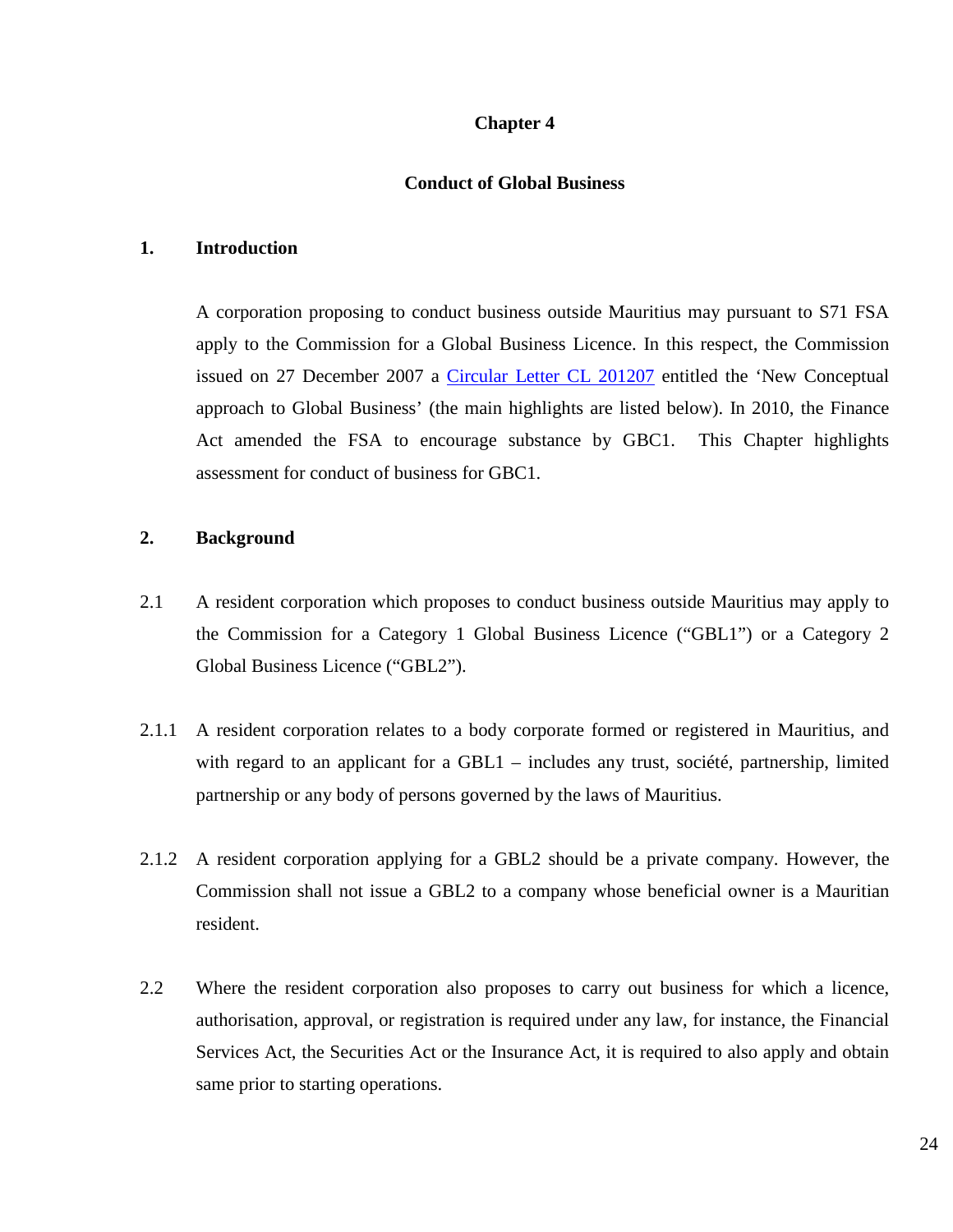#### **3. Control and Management of Conduct of Business for a GBC1**

In determining whether the conduct of business will be or is being managed and controlled from Mauritius, the Commission has regard to such matters as it may deem relevant in the circumstances and may take into consideration whether the corporation:

- (i) shall have or has at least 2 directors, resident in Mauritius, of sufficient calibre to exercise independence of mind and judgement;
- (ii) shall maintain or maintains at all times its principal bank account in Mauritius;
- (iii) shall keep and maintain or keeps and maintains, at all times, its accounting records at its registered office in Mauritius;
- (iv) shall prepare, or proposes to prepare or prepares its statutory financial statements and causes or proposes to have such financial statements to be audited in Mauritius; and
- (v) shall provide or provides for meetings of directors (to include as least 2 directors from Mauritius).

#### **4. Determination of Conduct of Business**

4.1 Therefore, in determining whether an applicant for a Global Business Licence qualifies for a licence, the Commission has regard to all the relevant circumstances of the application, including the proposed ultimate business purpose.

#### 4.2 Ultimate Purpose Test

4.2.1 An applicant for a GBL1 is required to satisfy the ultimate purpose test.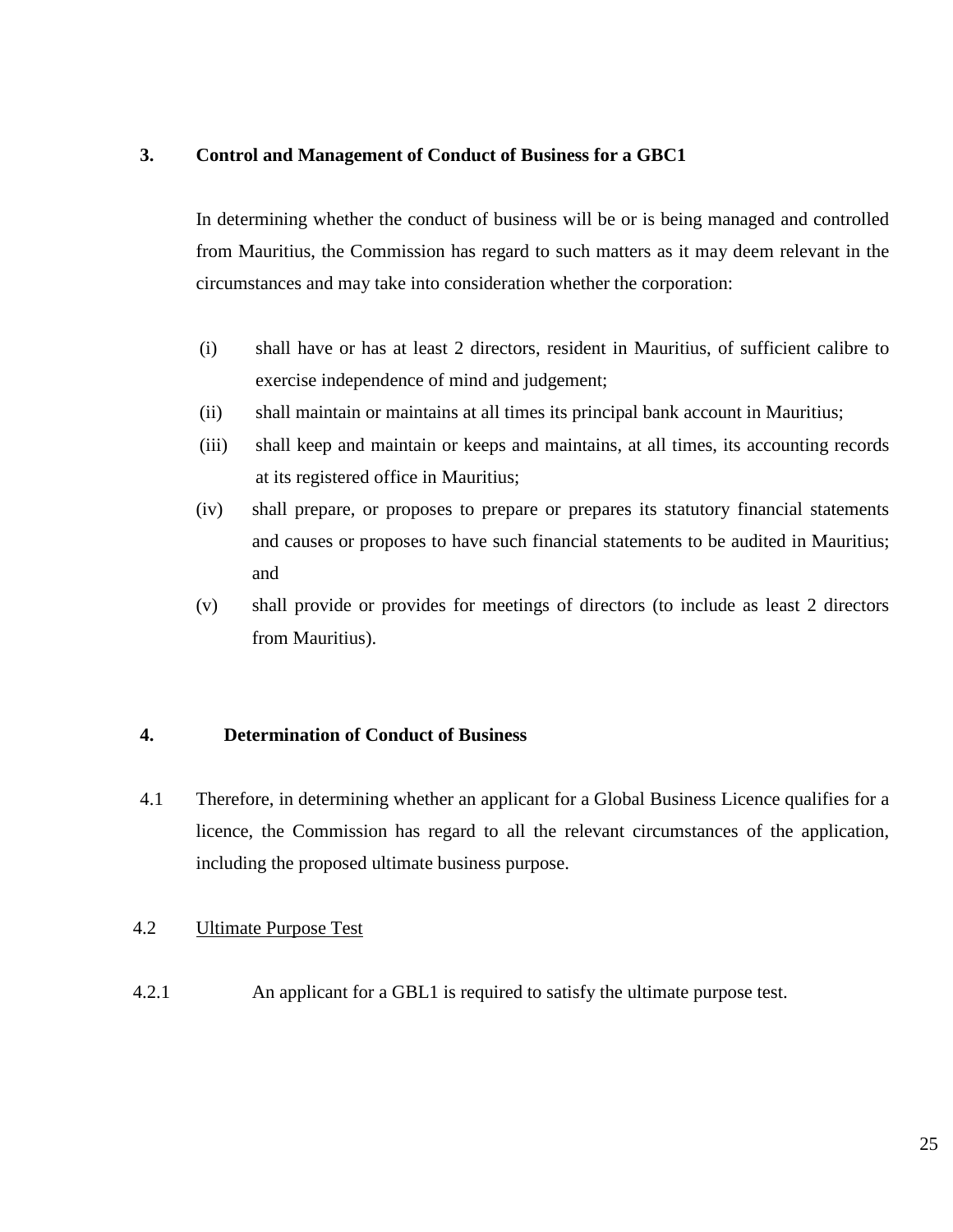- 4.2.2 In applying this test to an application for a GBL1, the Commission assesses whether the ultimate purpose of the applicant's proposed activity is an investment to be made or a service to be provided outside Mauritius.
- 4.2.3 Pursuant to the objective of creating substance from global business companies, the Commission shall consider for approval activities or dealings which are ancillary or incidental to the principal business of the applicant to be carried out in Mauritius. Therefore, in applying the test, the FSC gives due consideration to activities in Mauritius or dealings with residents which relate to the proposed ultimate purpose of the applicant.
- 4.2.4 On the other hand, where the ultimate purpose of the company is to provide a service in Mauritius, the company will not necessarily qualify for a GBL1 simply because its ultimate clients are based outside Mauritius. For instance, a resident corporation set up for the purpose of providing call centre services in Mauritius to overseas clients will not be considered as conducting business outside Mauritius.
- 4.2.5 A resident corporation holding a GBL1 is considered as conducting business outside Mauritius notwithstanding the dealings and transactions with residents of Mauritius described below:
	- (a) opening and maintaining with a bank an account in Mauritius currency for the purpose of its day-to-day transactions arising from its ordinary operations in Mauritius;
	- (b) leasing, holding, acquiring or disposing of an immovable property or any interest in immovable property situated in Mauritius subject to the Non-Citizens (Property Restrictions) Act;
	- (c) investing in any securities listed on a securities exchange licensed under the Securities Act 2005;
	- (d) opening and maintaining with a bank an account in foreign currency;
	- (e) holding any share, debenture, security or any interest in or otherwise dealing or transacting with a corporation holding a Global Business Licence;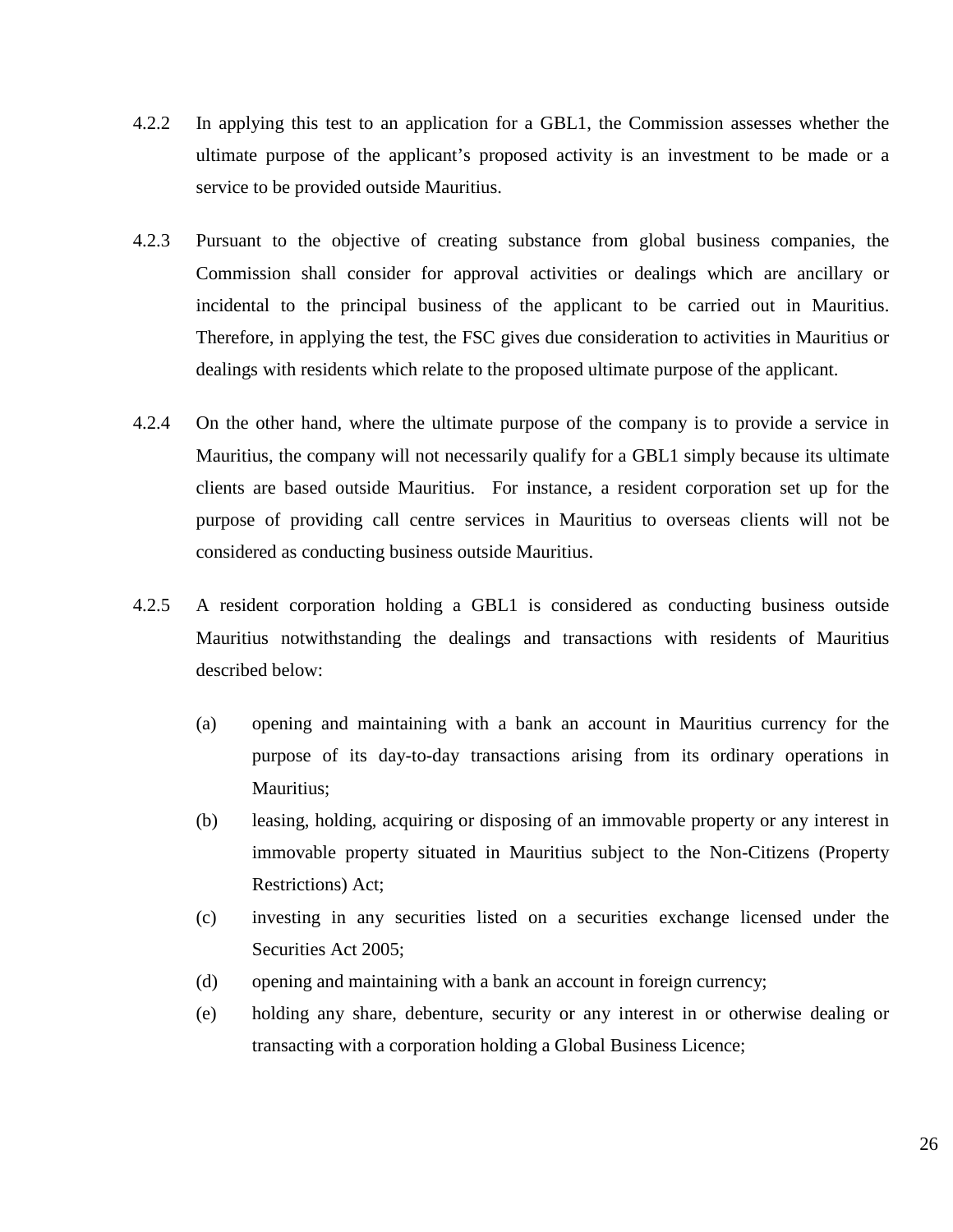- (f) entering into a business relationship with the holder of a Management Licence or a law practitioner, legal consultant, law firm or qualified auditor in Mauritius; and
- (g) employing staff resident in Mauritius.

#### **5. Dealing with residents**

- 5.1 The Finance (Miscellaneous Provisions) Act 2010 (Government Gazette No -120 of 24 December 2010) amended the FSA to allow a corporation holding a GBL1 pursuant to  $S71(6)$  of the FSA to –
	- (i) conduct business in Mauritius;
	- (ii) deal with a person resident in Mauritius or with a corporation holding a Category 2 Global Business Licence; or
	- (iii) hold shares or other interests in a corporation resident in Mauritius.
- 5.2 The FSA maintains that the Commission may approve the **conduct of any business** or **dealings with residents of Mauritius** where such dealings are **incidental to the conduct of business outside Mauritius** by a corporation holding a Category 1 Global Business Licence.
- 5.3 In determining whether any proposed dealing with residents of Mauritius is incidental to the company's conduct of business outside Mauritius, the Commission satisfies itself that:
	- a. The conduct of business is outside of Mauritius
	- b. The proposed conduct of business or dealing with residents is in fact ancillary to the activity that is conducted outside Mauritius.
	- c. The proposed activity is adding substance to the Global Business Company
	- d. The proposed dealing is in support of the main business activity
- 5.4 Where a proposed GBC1 intends to provide, from an office based in Mauritius, administrative services solely to its group of companies or affiliates which are located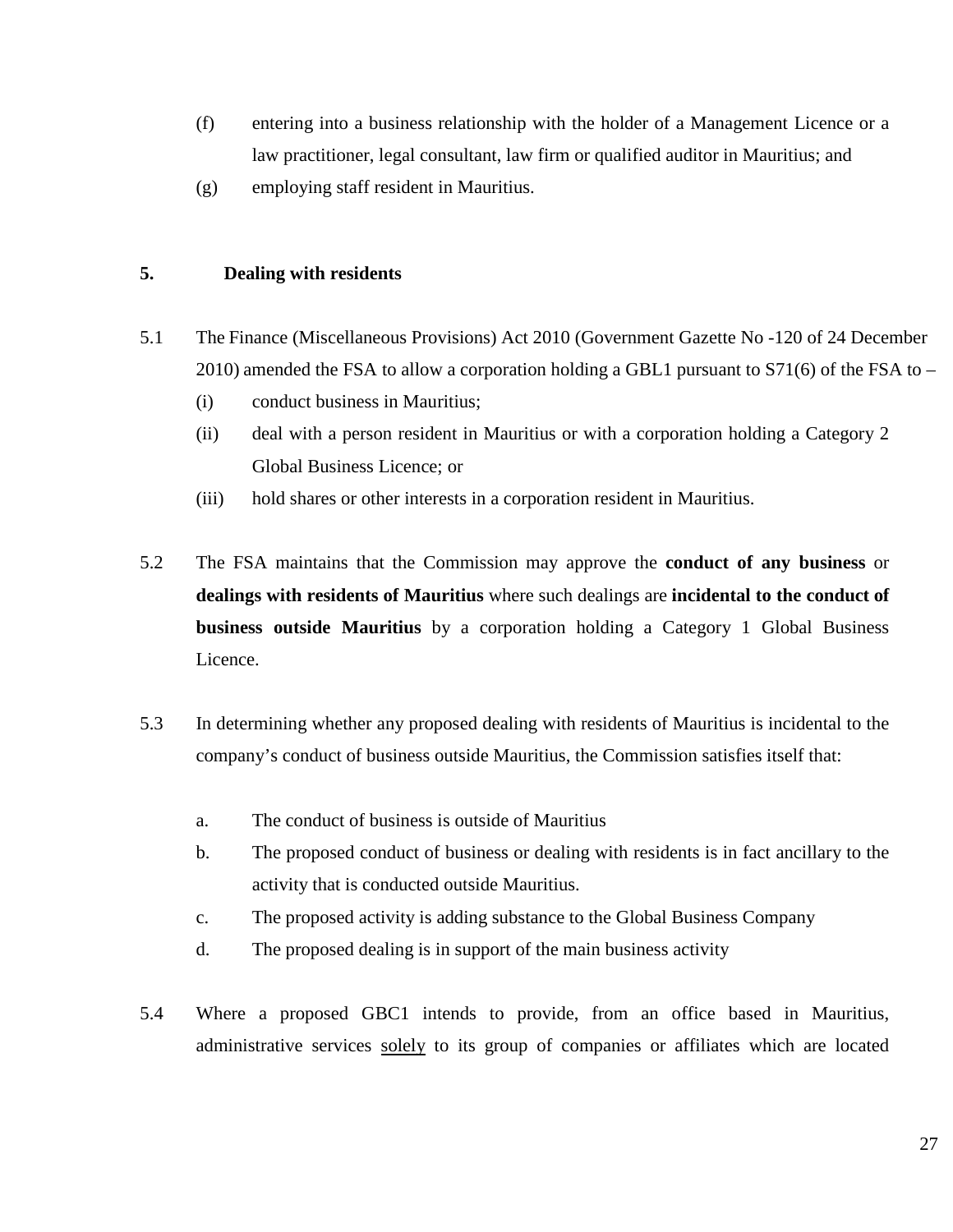outside Mauritius, the Commission may consider, subject to satisfactory submission of all documents, such application for Category 1 Global Business Licence.

#### **6. Conduct of global business for a GBC2**

- 6.1 A resident corporation holding a GBL2 is considered as conducting business outside Mauritius notwithstanding the dealings and transactions with residents of Mauritius described below:
	- a. opening and maintaining with a bank an account in foreign currency;
	- b. holding any share, debenture, security or any interest in or otherwise dealing or transacting with a corporation holding a Global Business Licence; and
	- c. entering into a business relationship with the holder of a Management Licence or a law practitioner or qualified auditor in Mauritius.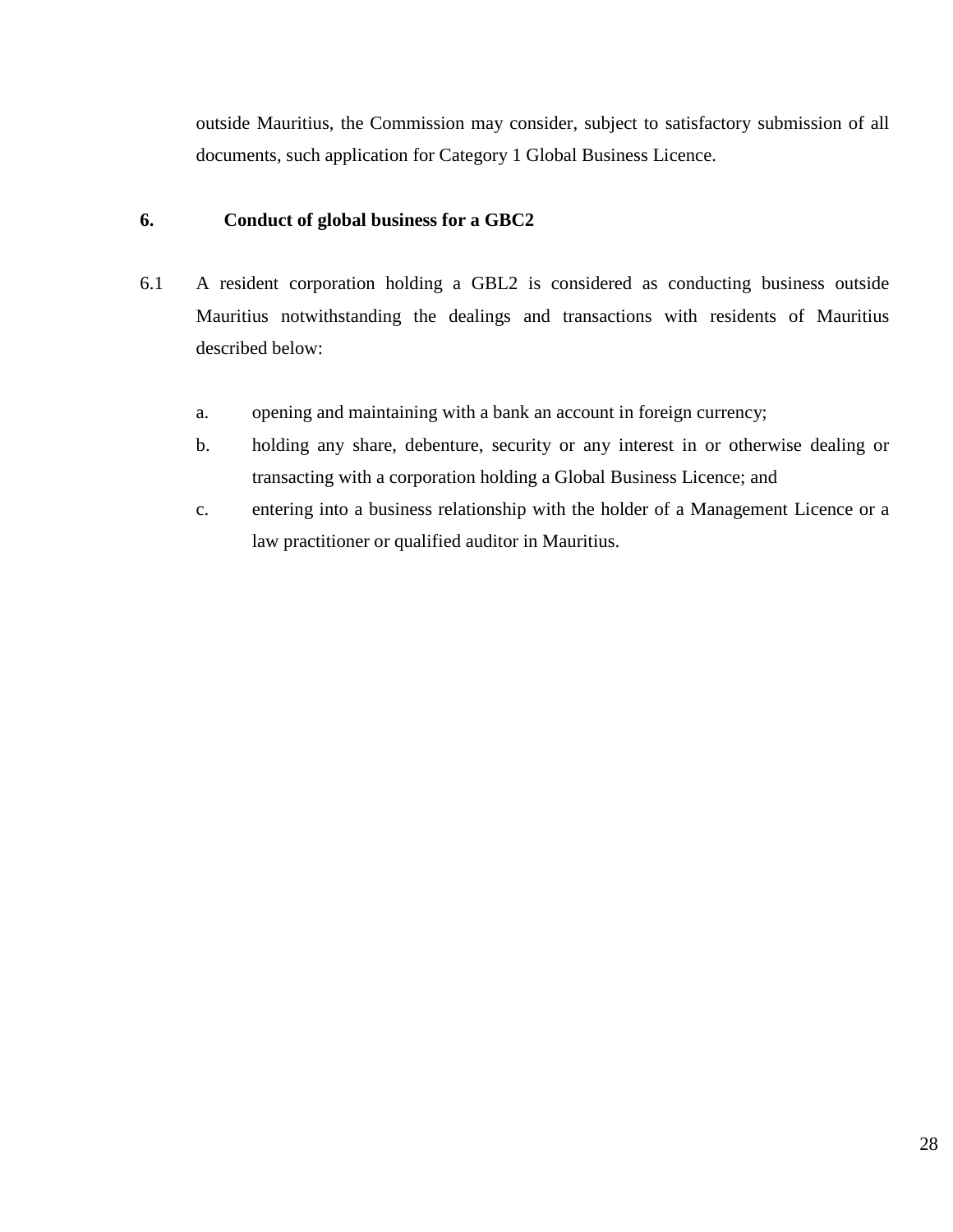#### **CHAPTER 5**

#### **FREQUENTLY ASKED QUESTIONS**

#### **1. How long does the Commission take to process an Application?**

Once an application has been processed, the Commission shall revert to the MC at its earliest. Accordingly, it is recommended that MCs give sufficient time for the application to be processed prior to following up. *Kindly note that the Commission gives the same treatment to all applications and unwarranted phone calls will not result in any application being processed more quickly and might result in unnecessary delays in the processing of applications.*

## **2 Will the Commission notify MCs of the clearance for incorporation to the Registrar of Companies?**

Whenever, the Commission issues a clearance for incorporation to the Registrar of Companies ('ROC'), MCs will be informed accordingly. In this respect, MCs are recommended to provide office email address for notification of clearance to the ROC.

#### **3 When will the licence be ready for collection?**

Once the application has been satisfactorily assessed and that the Commission has obtained the Certificate of Incorporation from ROC, the Commission will issue the licence, and will notify the MC of same by e-mail. In this respect, MCs are recommended to provide an appropriate email address on the covering letter, for notification of collection of licence

Licences will be available for collection at the Reception Desk of the Commission.

The Commission will **not** fax a licence.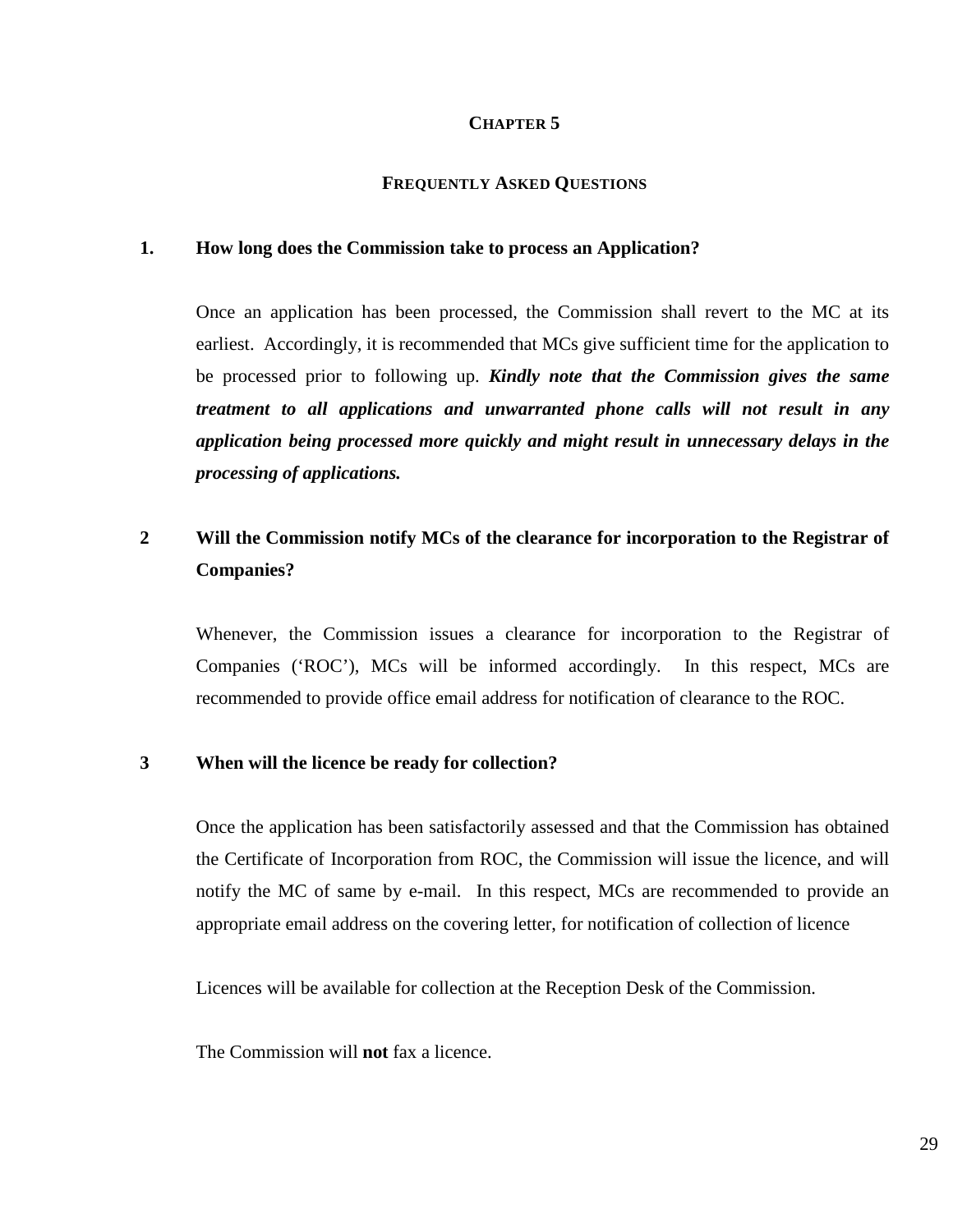#### **4 Does the Commission give advice?**

No. The Commission may provide general assistance to MCs. Any assistance given over the phone by an officer of the Commission shall not bind the latter. However, the duty remains with the MC and/or the Applicant for business to seek their own **professional, legal or other advice.**

## **5. What are the reasons for the application being delayed, even after all documents have been submitted?**

There could be many reasons and amongst others, the amended business plan submitted is still not to the satisfaction of the Commission, CDD documents are still missing.

#### **6. Can a meeting be scheduled with the Commission?**

Yes, on appointment only. Kindly note that whilst the Commission may provide general assistance, MCs are strongly advised to seek **professional and/or legal advice**.

#### **7. What are the documents that I need to submit for a GB Licence and other licences?**

Please refer to [Checklist A](https://www.fscmauritius.org/media/4046/fs-41_form_a.pdf) or [Checklist C](https://www.fscmauritius.org/media/4048/fs-41_form_c.pdf) (**Annexures 2 & 3**)

#### **8. What licensing fees are payable to the Commission?**

Please refer to the **FSC** (Consolidated Licensing and Fees) Rules 2008.

#### **9. Are licence fees for activity licences prorated?**

Yes. Please refer to the **FSC** (Consolidated Licensing and Fees) Rules 2008.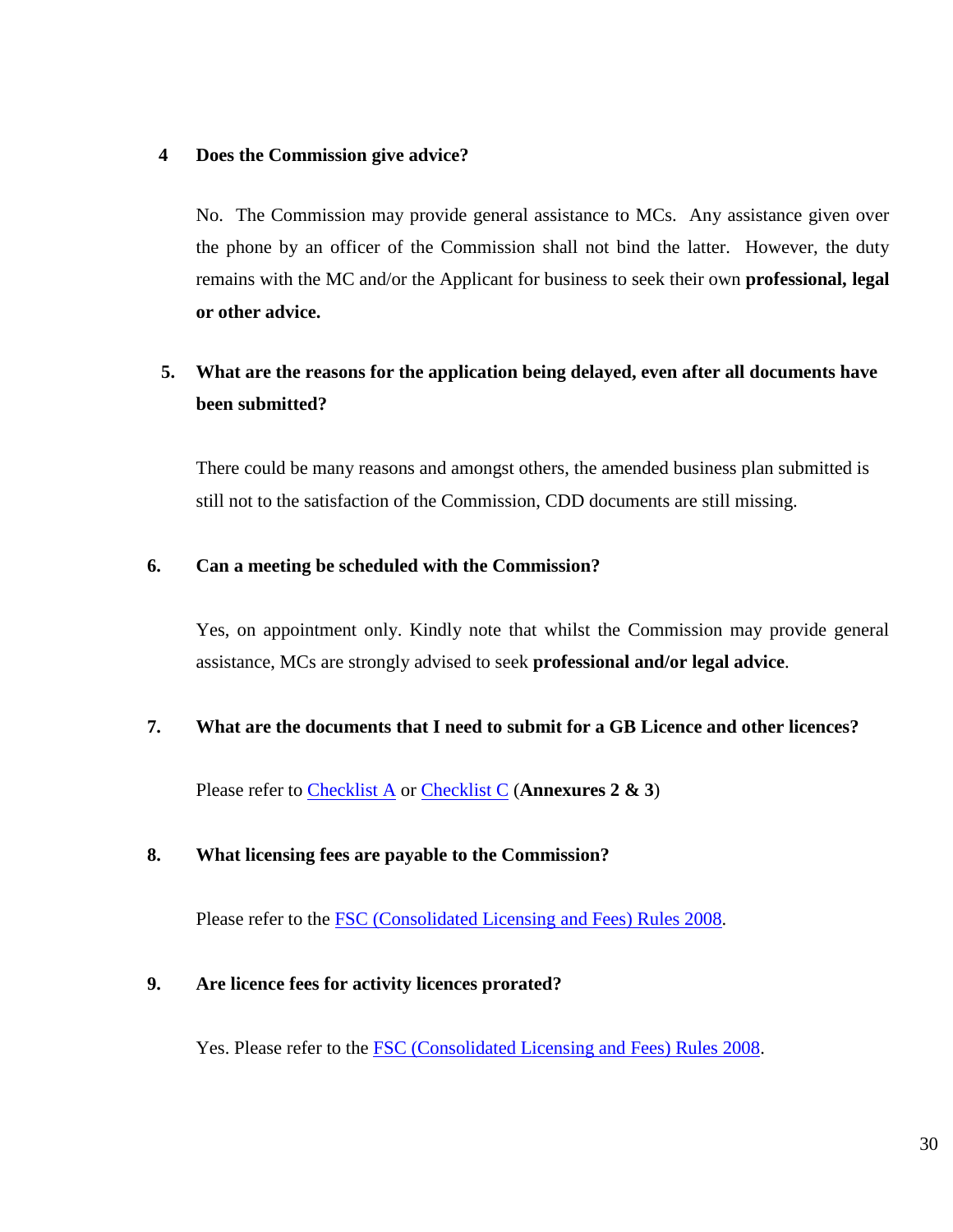#### **10. Will the Commission issue renewed GBL?**

The Commission no longer issues renewed GBL. Since 2008 licences are issued without end date.

The validity of the licence is subject to the good standing of the licensee and to a receipt issued by the Commission acknowledging payment of the licence fee for the current financial year starting 01 July.

## **11. What are the additional documents required to be submitted to the Commission with respect to an extension/change in activity?**

- (a) a copy of the shareholders' resolution pertaining to the extension/change in activity;
- (b) an updated business plan; and
- (c) any other documents as may be requested by the Commission .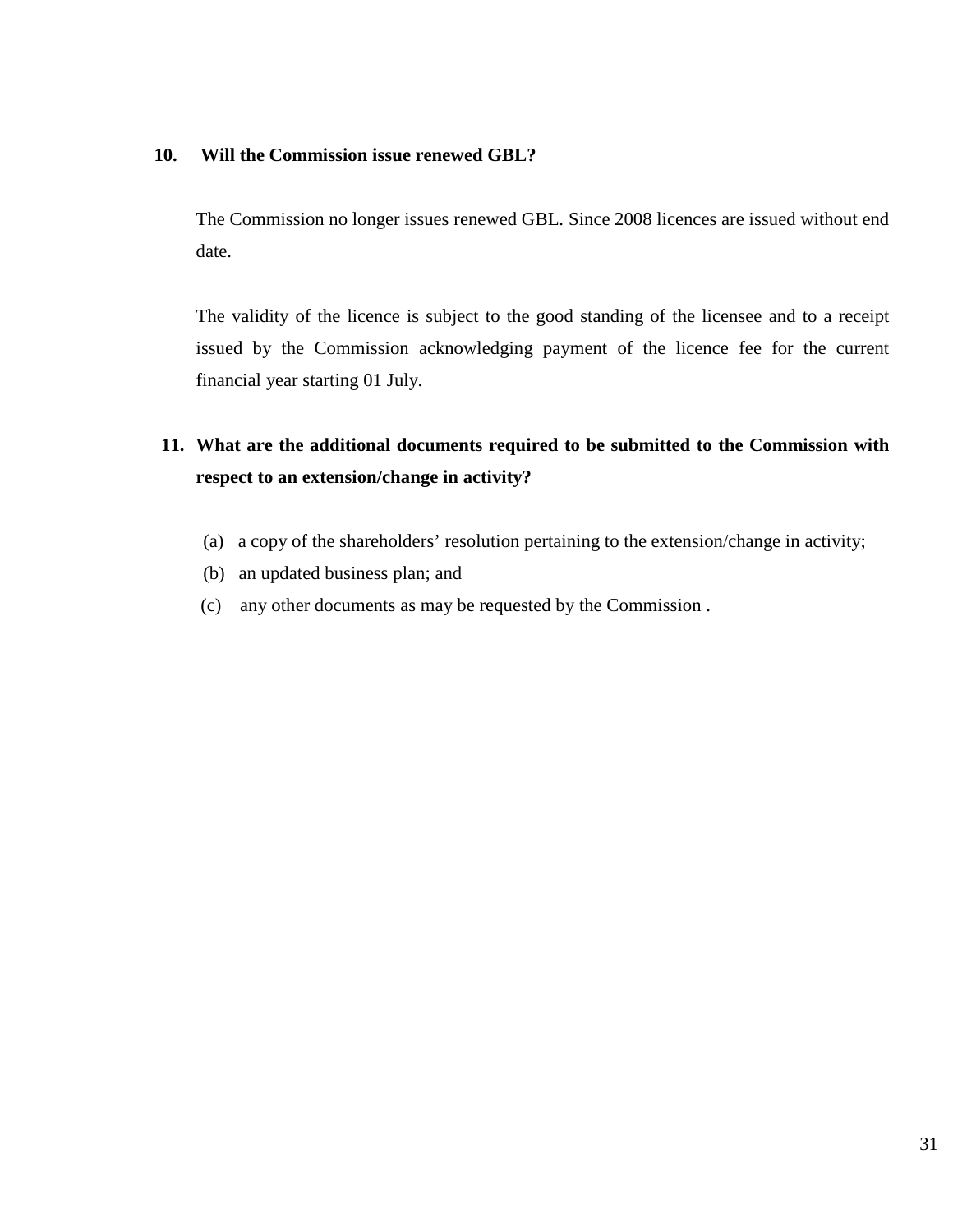**List of Annexures**

**Annexure 1 - Application Form B**

**Annexure 2 - Checklist Form A**

**Annexure 3 - Checklist Form C**

**Annexure 4 - Application Form GBC2**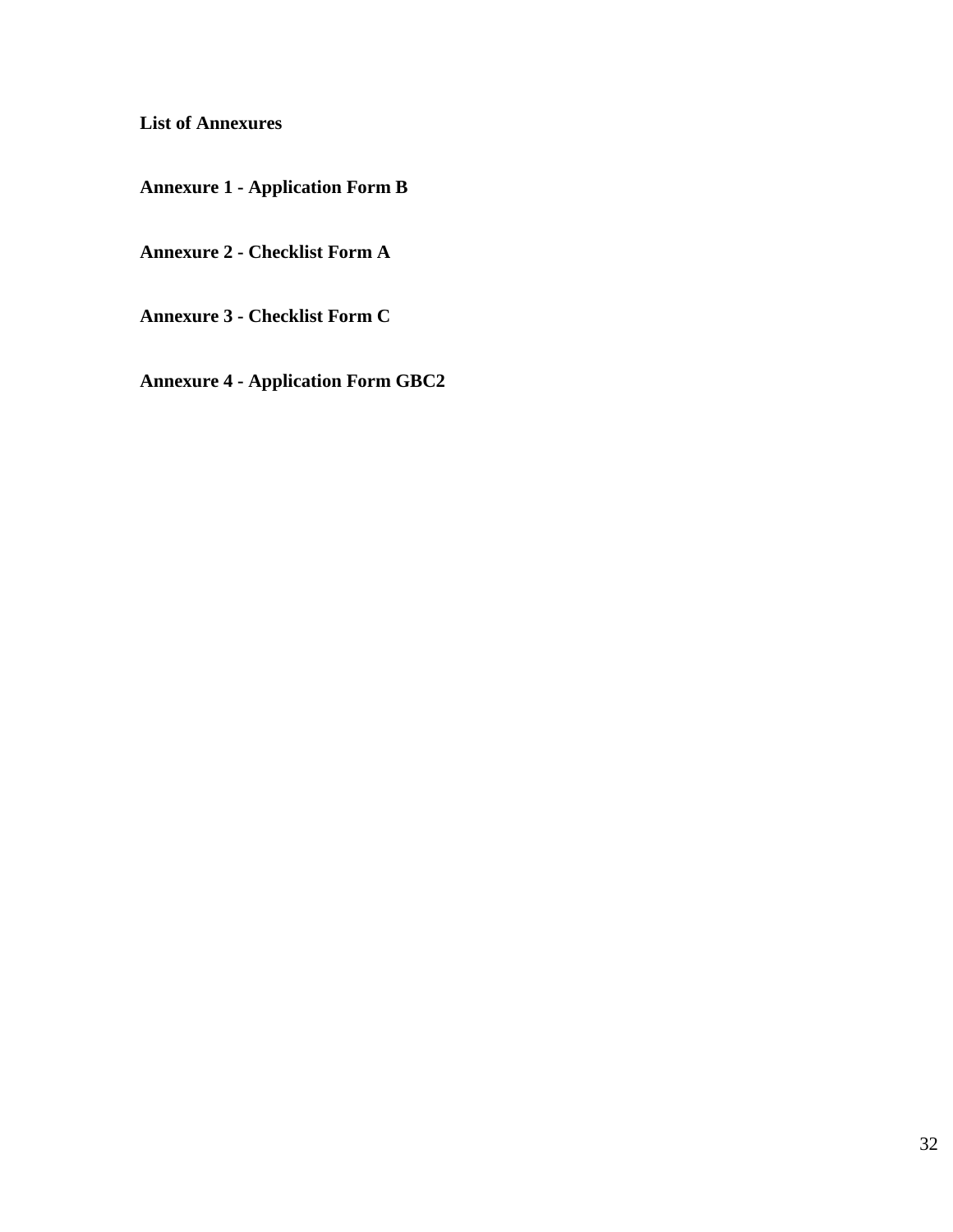#### **COVERING LETTER**

Every Application must be supported by a Covering Letter addressed by the Applicant's Management Company to the Financial Services Commission. The template provided below should be used for that purpose.

Date:……………………..

To: The Chief Executive Financial Services Commission FSC House 54, Cybercity Ebene

In terms of section 72(1) of the FSA 2007, we hereby apply on behalf of the Applicant for a Category 1 Global Business Licence to conduct global business activities.

We apply on the basis of the information supplied within the Application Form and on the basis of further information attached or which may be provided in response to requests that may be made by the FSC. We confirm:

- a. that having made all reasonable enquiries and having conducted all due diligence checks that we considered appropriate, the information supplied is, to the best of our knowledge and belief, accurate in all material respects and does not exclude any information which might reasonably be considered relevant;
- b. where the Applicant is a corporation that exists already, to the best of our knowledge, its financial position shown in the audited accounts and/or other financial statements submitted with this Application or in support of it, has not materially changed since the date thereof except to the extent (if any) disclosed in the Application;
- c. that, if a licence is granted, the Applicant shall conduct only that business for which it is licensed - unless otherwise authorised by the FSC;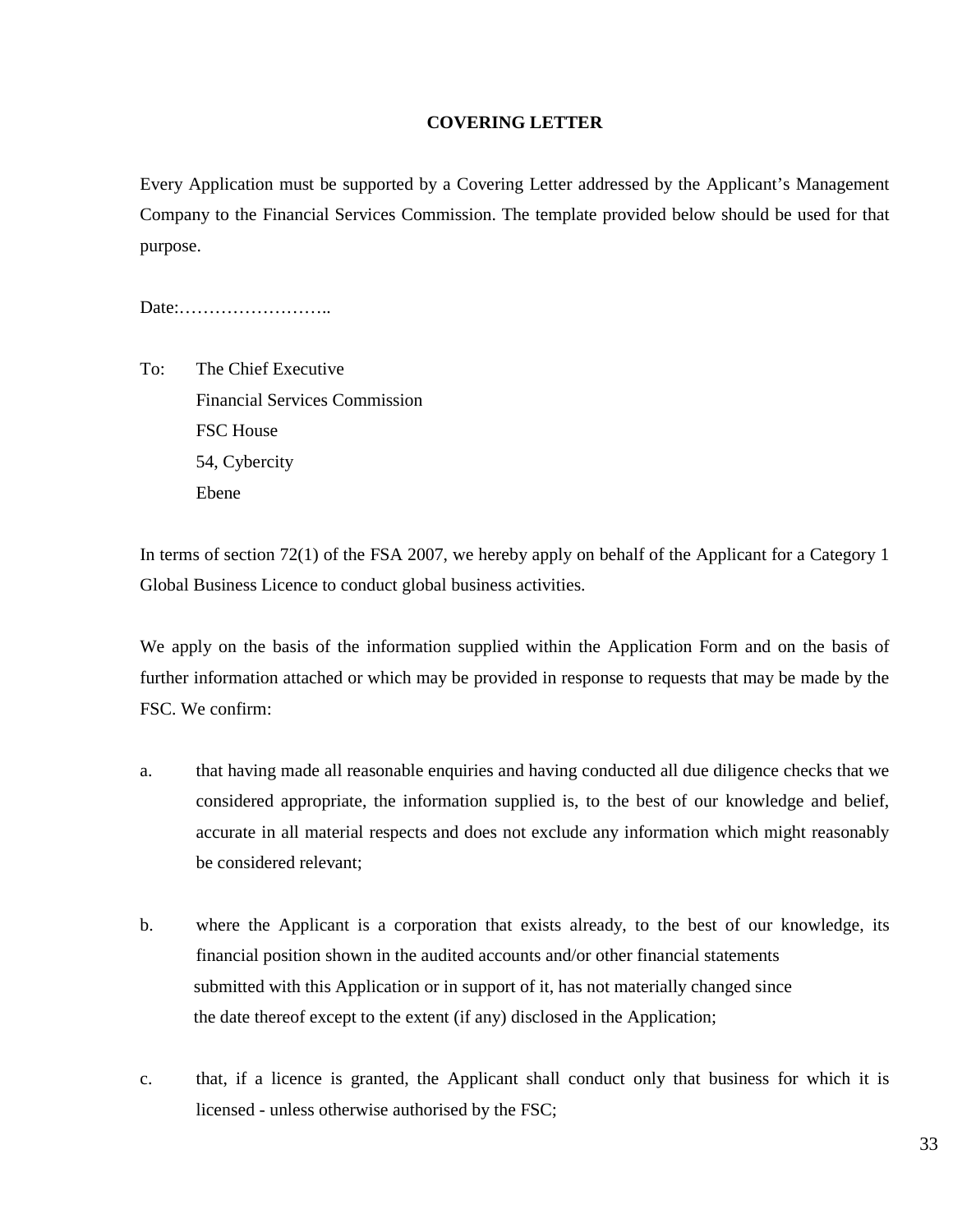- d. that the Applicant will comply with the laws of Mauritius and with the laws of the jurisdiction where the "Global Business" will be carried out and in particular will not undertake any licensable activity anywhere without the appropriate authorization;
- e. that the Applicant will comply with and be bound by all the terms of the standard licence conditions for financial services (as may be listed in any Guidelines or other document as may be issued by the FSC from time to time) and/or any other special terms and conditions attached to the licence;
- f. that the Applicant will notify the FSC of any further information which is relevant to the Application and of any material changes in the information forming part of this Application (or its supporting documents) which comes to the Applicant's attention duringthe period in which this Application is being considered or at any time thereafter.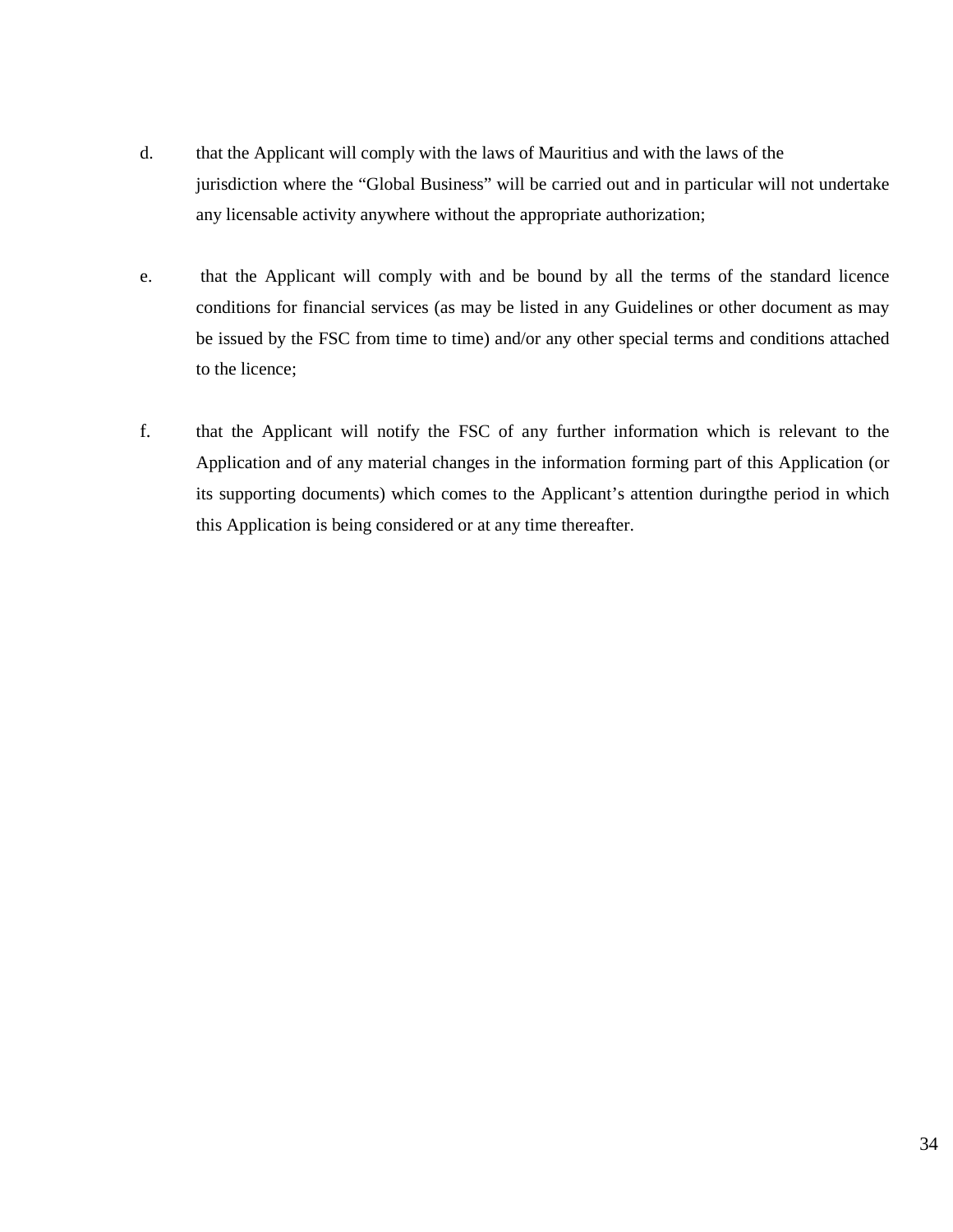## **DECLARATION CONFIRMING THAT THE APPLICATION IS MADE WITH RELEVANT AUTHORITY** *(\*Please complete whichever Declaration below is applicable)*

## **DECLARATION[2](#page-34-0) BY "EXISTING" APPLICANT**

I/ We certify that a meeting of the Board of Directors (or Partners or duly authorised senior official(s) as the case may be) of the Applicant held on the……………….day of……………….20…… , it was resolved that this Application (supported by the covering letter, the fees, legal certificate and relevant enclosures) should be submitted to the FSC.

Signed by Applicant /Applicant's Management Company *(strike out whichever is not applicable)*

………………………..……………………………………………………………………

Signed on (date)…………….………………….………………………………………….

Name of Signatory (BLOCK CAPITALS) ……...………………………………………..

…………………………………………………………...…………………………………

Capacity of Signatory ……………………………………..………………………………

<span id="page-34-0"></span> $2$  Declaration: An authorised officer of the Management Company must sign the Declaration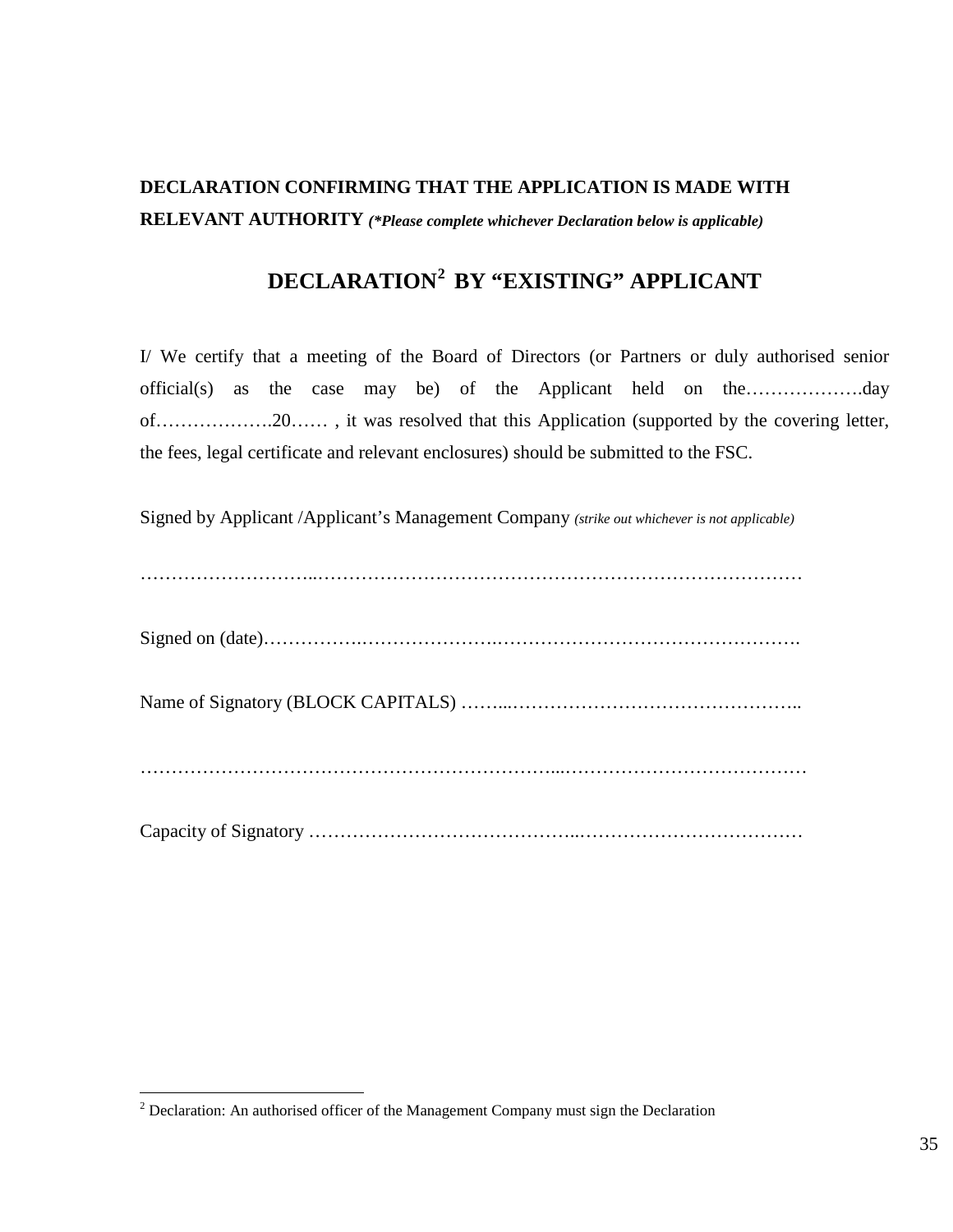## **DECLARATIONBY APPLICANT "IN FORMATION"**

I/We certify that I/we are in the process of establishing the corporation described in the Application Form as "the Applicant". I/we undertake to recommend to the Board of Directors that at its first meeting, the Board considers ratifying the decision to make this Application and to confirm the undertaking given in the Covering Letter that accompanies this Application. If the Board declines, I/we undertake to inform the FSC immediately.

Signed by Applicant/Applicant's Management Company *(strike off whichever is not applicable*)

…………………………………….………………………………………………………...

Signed on (date)……………………………………………………………………………

Name of Signatory (BLOCK CAPITALS)…………………………………………..……..

Capacity of Signatory………………………………………………………………………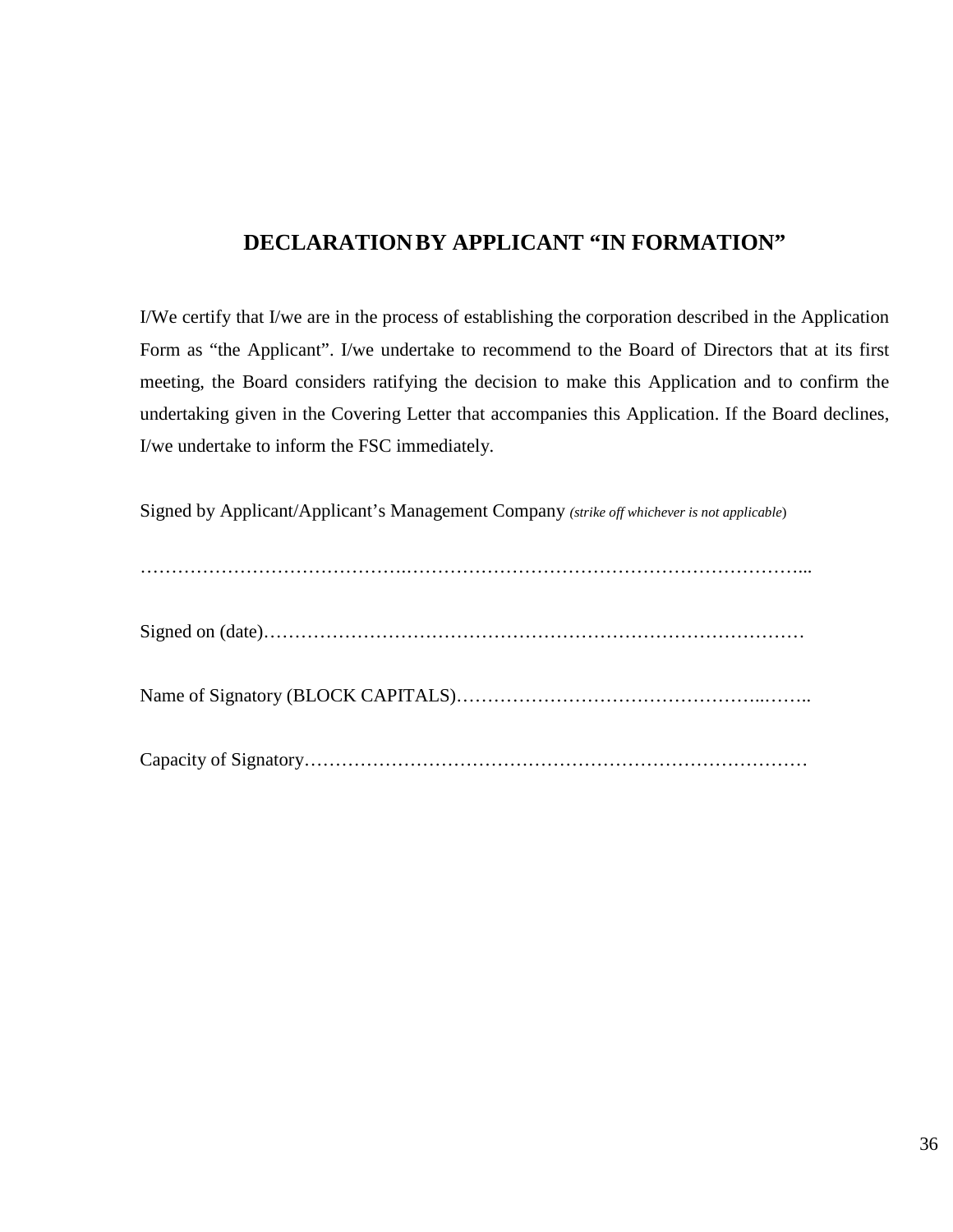#### **CONFIRMATION[3](#page-36-0) BY THE APPLICANT'S MANAGEMENT COMPANY**

We confirm that

- We have, in respect of the beneficial owner(s) performed, to the best of our ability, adequate due diligence. We have applied "Customer Due Diligence" principles strictly and intrusively;
- We have informed the beneficial owner(s) of the compliance obligations as regards fees, filing of accounts, guidelines issued or to be issued by the Financial Services Commission and reporting obligations under the Financial Intelligence and Anti- Money Laundering Act 2002 and under such relevant legislation as may be enacted in the future.

Name of Management Company:

………………………………………………………………………………………….. ………………………………………………………………………………………….. …………………………………………………………………………………………..

Name of Authorised Representative<sup>2</sup> (BLOCK CAPITALS):

………………………………………………………………………………………..…

…………………………………………………………………………………………..

<span id="page-36-0"></span><sup>&</sup>lt;sup>3</sup> Confirmation: An authorised officer of the Management Company must sign the Confirmation.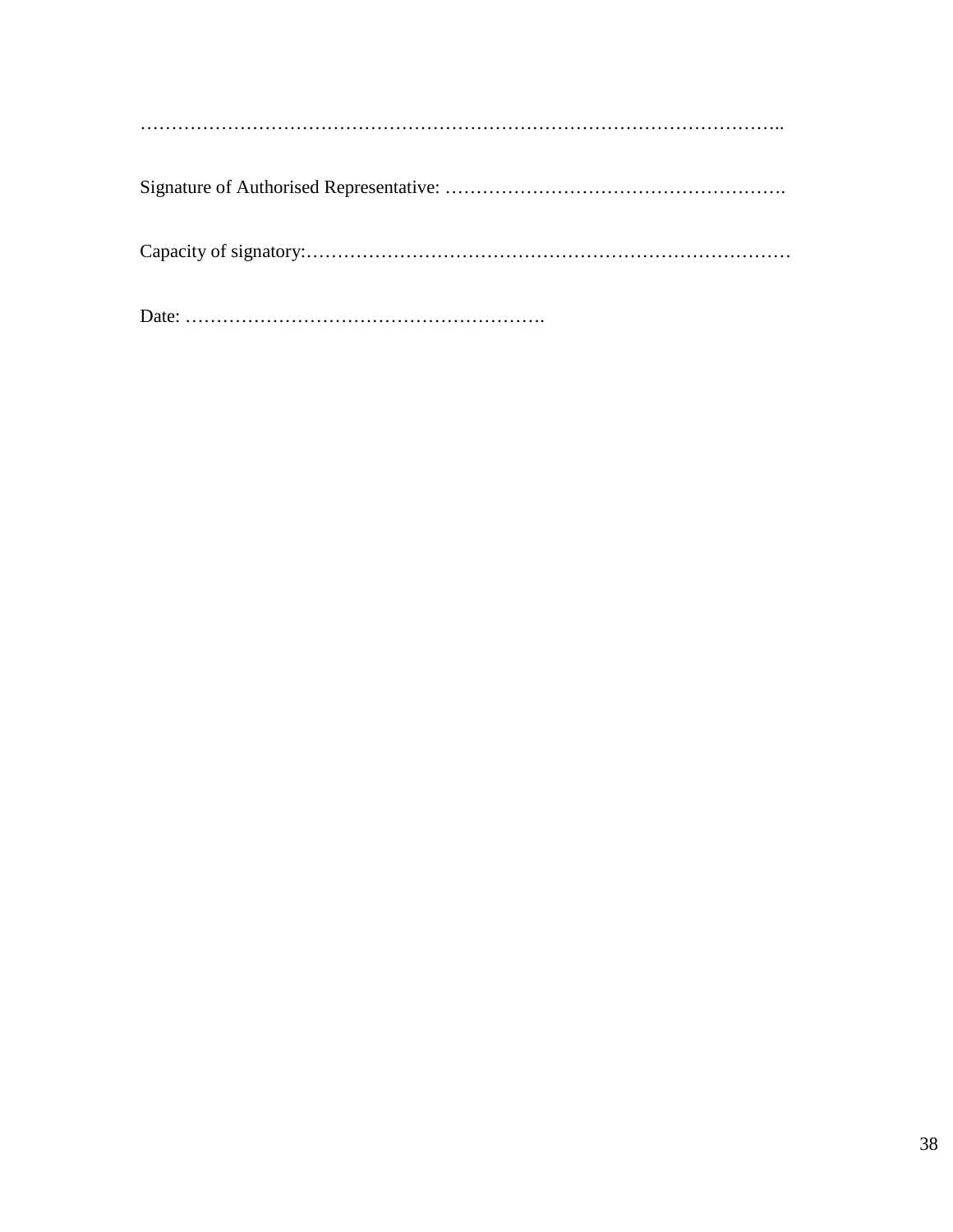## **NOTES RELEVANT TO PARTICULAR QUESTIONS**

### **(Words Marked In The Application Form B**

### **with Superscript 4)**

| Applicant                    | means the Corporation in whose name the licence will be<br>issued. "Applicant" should not be interpreted to mean<br>"Promoter" (the original shareholder) or the Management<br>Company (who is merely the agent of the Applicant) who<br>will submit the application on behalf of the Applicant. |
|------------------------------|--------------------------------------------------------------------------------------------------------------------------------------------------------------------------------------------------------------------------------------------------------------------------------------------------|
| <b>Existing Applicant</b>    | means an applicant that has already been incorporated or<br>registered as provided under the Companies Act 2001.                                                                                                                                                                                 |
| <b>Applicant's Secretary</b> | If the Applicant's Secretary is a body corporate, details on its<br>Authorised Representative/Signatory should be provided;                                                                                                                                                                      |
| Director                     | The Applicant must have at least two Directors who shall be<br>ordinarily resident in Mauritius. Corporate Directors are disallowed;                                                                                                                                                             |
| Address                      | means the permanent, residential address. Please note that the address<br>required is not the postal address so a P.O. Box number is not<br>acceptable.                                                                                                                                          |
| Legal Advisor                | means the Law Practitioner qualified under the Law Practitioners Act<br>1984 who will provide legal services to the Applicant by signing the<br>legal certificate and/or by supplying legal advice on an on-going basis<br>in the future                                                         |
| <b>Business Plan</b>         | The Business Plan must include both qualitative and quantitative<br>information but not limited to the following details:                                                                                                                                                                        |